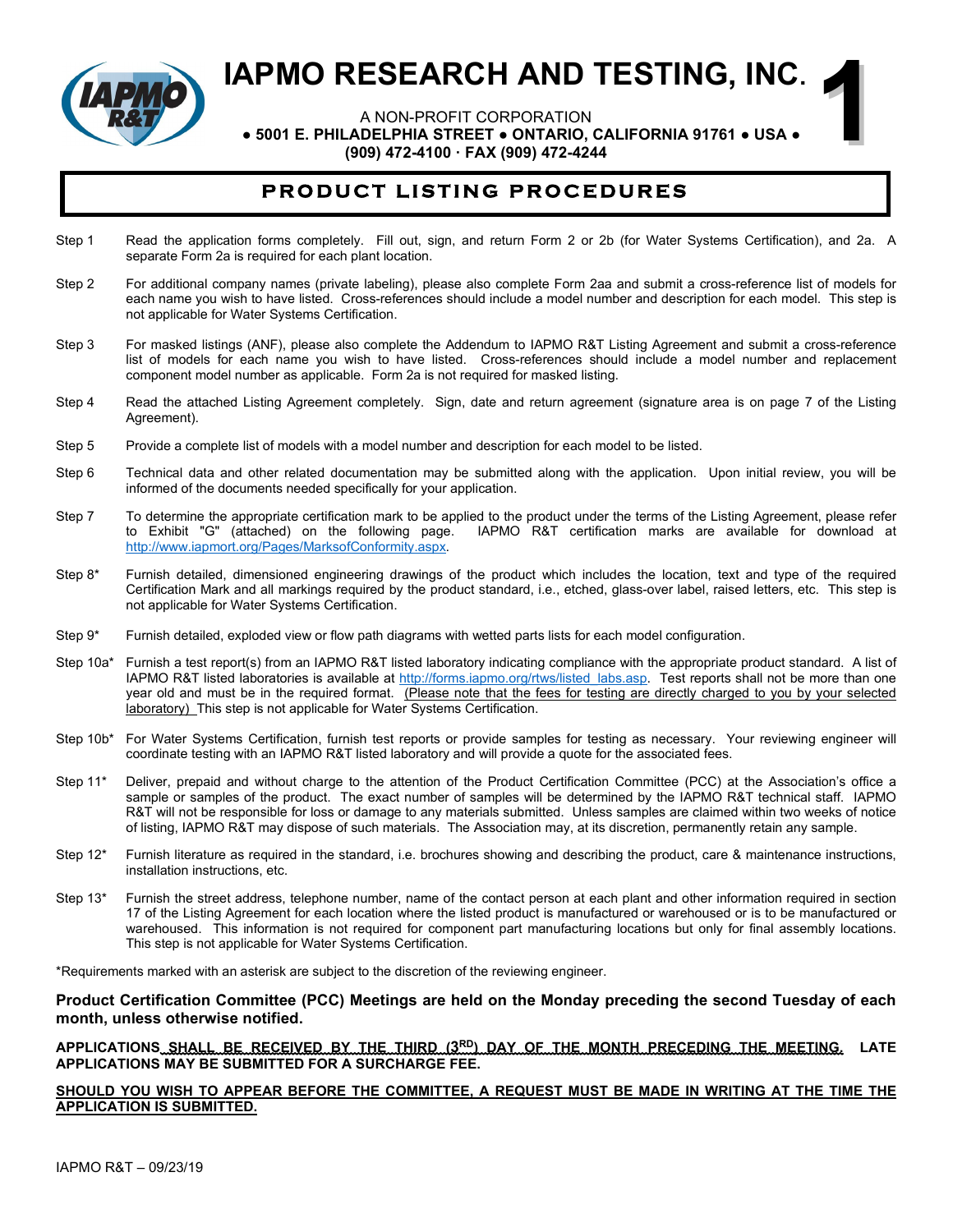

a non-profit corporation

# 5001 E. Philadelphia St, Ontario, CA 91761-2816 – USA 909.472.4100 Fax: 909.472.4244

# **Exhibit G**

"Certification Marks," as described in paragraph 2 of the Listing Agreement, shall mean the following: The use of one of IAPMO Research and Testing's certification marks is mandatory upon product listing. Please choose the appropriate marking as noted from the following options:

*Note: Registration "R" is not required to be in proportion with the certification mark, but must be large enough to be legible.*

# Product listed to Canadian Standards shall have the letter "C" at the 8 o'clock position.

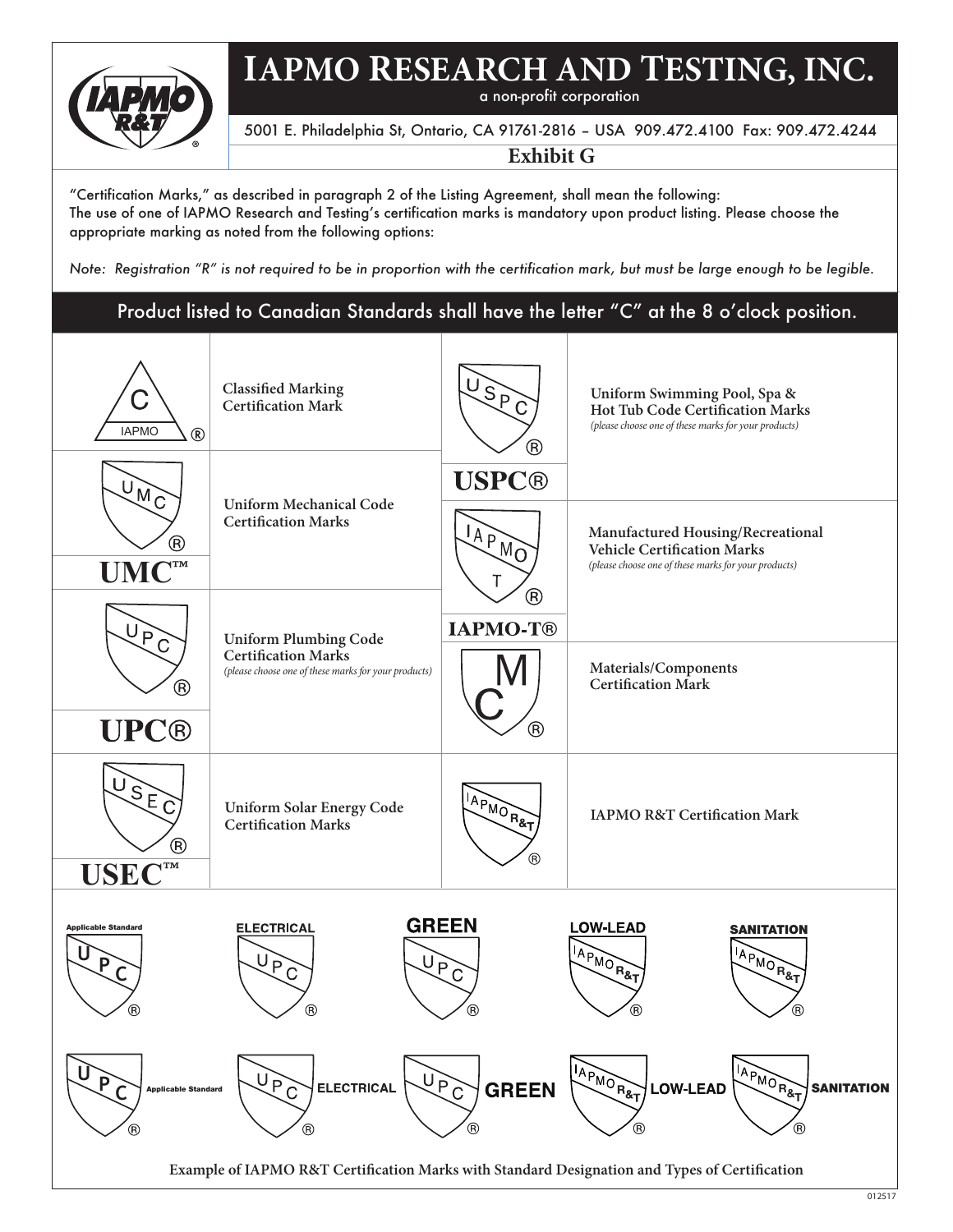

**1**

# **IAPMO R&T, INC. A NON-PROFIT CORPORATION**



 **5001 E. PHILADELPHIA STREET, ONTARIO, CALIFORNIA 91761 - USA (909) 472-4100 FAX (909) 472-4244**

# **APPLICATION FOR EVALUATION AND INSPECTION BY THE PRODUCT CERTIFICATION COMMITTEE (PCC)**

| FOR APPLICATION TYPE PLEASE CHECK ONE OF THE FOLLOWING:    |  |
|------------------------------------------------------------|--|
| $\square$ NEW PRODUCT CERTIFICATION APPLICATION (NEW FILE) |  |

**Q REVISION TO EXISTING CERTIFICATION / FILE** 

# **2 3**  Brief Product Description (or Applicable Standard if known to Applicant) Model Number(s). \_\_\_\_\_\_\_\_\_\_\_\_\_\_\_\_\_\_\_\_\_\_\_\_\_\_\_\_\_\_\_\_\_\_\_\_\_\_\_\_\_\_\_\_\_\_\_\_\_\_\_\_\_\_\_\_\_\_\_\_\_\_\_\_\_\_\_\_\_\_\_\_\_\_\_\_\_\_\_\_\_\_ Contact Name: **FOR APPLICATION TYPE PLEASE CHECK ALL THAT APPLY:** <table>\n<tbody>\n<tr>\n<td>□ Plumbing (UPC®)</td>\n<td>□ American &amp; Canadian Standards</td>\n<td>□ CAL Green \*<br/>□ Swimming Pool (USPC®)</td>\n<td>□ NSF 61-9 Full Compliance</td>\n<td>□ USCLEED Rating \*<br/>□ IPC Requirements \*<br/>□ Solar (USEC®)</td>\n<td>□ NSF 14 Compliance \*<br/>□ IPC Requirements \*<br/>□ IPC Requirements \*<br/>□ ADA Requirements Listing (MC®)</td>\n<td>□ EPA WaterSense® \*<br/>□ LOW LEAD</td>\n<td>□ ADA Requirements \*<br/>□ Classified (c/IAPMOTM)</td>\n<td>□ LOW LEAD</td>\n<td>□ APRO Green Plumbing &amp; Mechanical Code \*<br/>□ **Q** IAPMO Green Plumbing & Mechanical Code \* \*Note: Additional Certification Requirements Required for these requests **CHECK ONE OR MORE OF THE FOLLOWING THAT APPLIES TO THIS APPLICATION:**   $\Box$  Recertification  $\Box$  Recertification to listed product:<br>  $\Box$  Reinstatement (design, material, shape, components e (design, material, shape, components etc.)  $\Box$  New Model Additions  $\Box$  Name change<sup>1</sup> (Modification)  $\Box$  Additional Company Names  $\Box$  Model Number change (Modification)  $\Box$  File Transfer ■ Manufacturing Plant or Importer Change *<sup>1</sup> For company name correction and address change, please contact our customer service directly.*

| State: Zip: Zip: |
|------------------|
|                  |
|                  |

# **Is your company ISO 9001 certified? Yes No**

Which IAPMO R&T recognized laboratory will you be utilizing to conduct the testing of your product(s)?

|                                        | <b>SEE REVERSE SIDE</b>                                                                                                                                                                                                              |     |                                  |  |  |
|----------------------------------------|--------------------------------------------------------------------------------------------------------------------------------------------------------------------------------------------------------------------------------------|-----|----------------------------------|--|--|
| - This Box is For IAPMO R&T Use Only - |                                                                                                                                                                                                                                      |     |                                  |  |  |
| <b>Application Number</b>              | Date Filed <b>Date of Lines and The Contract Contract Contract Contract Contract Contract Contract Contract Contract Contract Contract Contract Contract Contract Contract Contract Contract Contract Contract Contract Contract</b> | Fee | Received by <b>Exercise 2018</b> |  |  |
| File Number                            |                                                                                                                                                                                                                                      |     |                                  |  |  |
|                                        |                                                                                                                                                                                                                                      |     |                                  |  |  |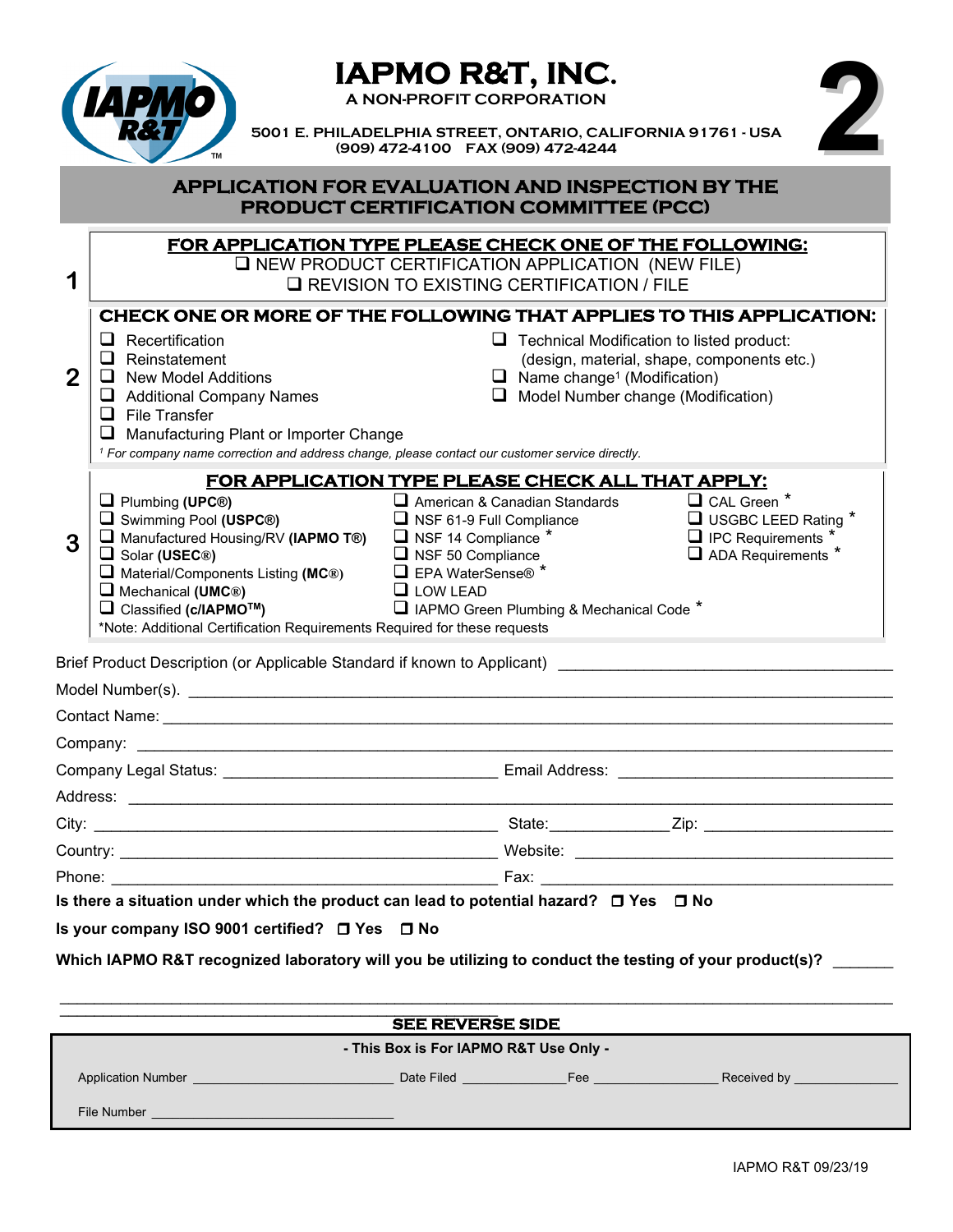# **SURVEY:**

# **How/Where did you hear about the IAPMO R&T Inc. Listing Program?**

 $\Box$  Phone Call  $\Box$  Other:

Testing Lab Inspector Home Center Consultant Trade Show Post Card

**2**

**Why do you wish your products to be IAPMO R&T Inc. listed?**

 Recognition USA Recognition USA & Canada Enhanced Quality Acceptance by Inspection Authority Prestige Convenience One Stop Service Other: \_\_\_\_\_\_\_\_\_\_\_\_\_\_\_\_\_\_\_\_\_\_\_\_\_\_\_\_\_\_\_\_\_\_\_\_\_\_\_\_\_\_\_\_\_\_\_\_\_\_\_\_\_\_\_\_\_\_\_\_\_\_\_\_\_\_\_\_\_\_\_\_\_\_\_\_\_\_\_\_\_\_\_\_\_\_

# **APPLICATION FOR LISTING POLICIES**

- 1. This is an application for listing.
- 2. Only one category of products (by standard) is permitted on one application. Listings are "Standard" specific. Example: Chimneys of various sizes, ducts of various sizes, Plumbing Fixtures - Vitreous China (i.e. water closets, lavatories), Bathtubs (Enameled Cast Iron) of various sizes, Bathtubs (Plastic) of various sizes, each will require a separate application per category depending on the standard for the product.
- 3. Applicant agrees to furnish all necessary drawings, test data, laboratory reports and product samples required by the Product Certification Committee (PCC). The IAPMO R&T is not responsible for loss or damage to any materials submitted. Unless samples are claimed within two weeks of notice of listing, the IAPMO R&T may dispose of such materials. The IAPMO R&T may, at its discretion, permanently retain any sample.
- 4. No freight collect product samples will be accepted by the IAPMO R&T. The applicant must pay freight for all samples.
- 5. The application must be complete (including signatures) and all steps of Sheet 1 completed. If, after an application is first received, a period of three months elapses without the steps of Sheet 1 being completed, the application/file will be closed.
- 6. The application fee and product evaluation fee are non-refundable. If a product is not accepted for listing, only the Directory Listing Fee shall be refunded upon written request of the applicant.
- 7. Membership in the IAPMO R&T is not necessary for product acceptance, nor will membership in any way facilitate or confer product acceptance.
- 8. This application will be accepted for processing only if accompanied by an executed copy of the IAPMO Listing Agreement.
- 9. For marking purposes, the appropriate certification mark shall be displayed on the product to indicate that it has been listed by IAPMO R&T and the certification product shall be visible on the product after installation. The only exception to this rule are for decorative or highly polished items, for items which are too small to accept the marking. In such cases, the certification mark and/or qualifying statements may be applied on the closest level of packaging to the product or other accompanying information. Listee shall contact IAPMO R&T to obtain IAPMO R&T's consent to permit such deviation.

The undersigned certifies that he/she has read, understands, and, on behalf of applicant, approves and agrees to all the foregoing provisions of this application.

| Signature:                    | Date: |  |
|-------------------------------|-------|--|
| Print or type name and title: |       |  |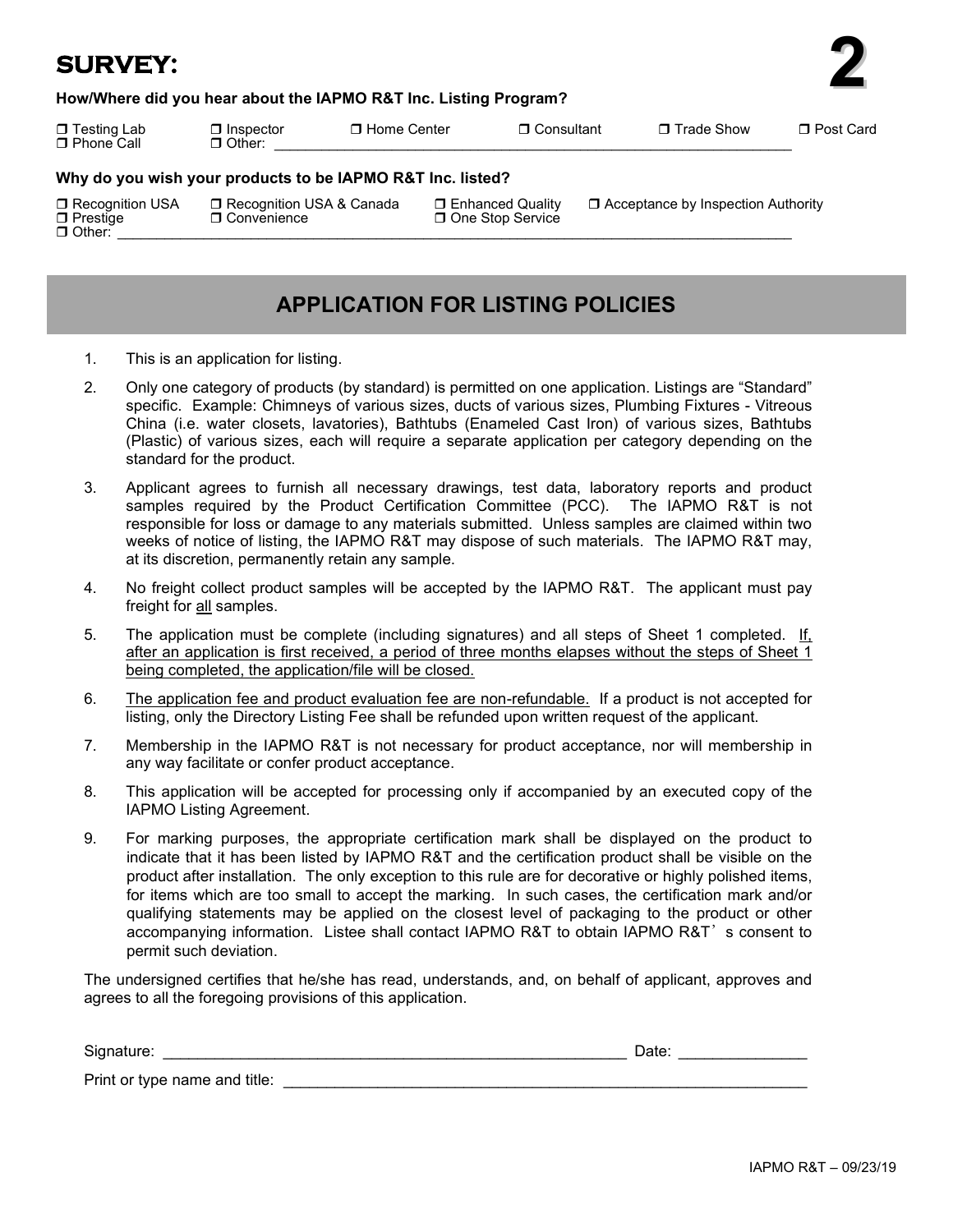| $\mathbf{p}$                |  |
|-----------------------------|--|
| <b>IZ</b><br>$\overline{1}$ |  |
| I,                          |  |
|                             |  |

**IAPMO R&T, INC.**<br>A NON-PROFIT CORPORATION



 **5001 E. PHILADELPHIA STREET, ONTARIO, CALIFORNIA 91761 - USA (909) 472-4100 FAX (909) 472-4244**

# **Water Systems Certification Program APPLICATION FOR EVALUATION AND INSPECTION BY THE PRODUCT CERTIFICATION COMMITTEE (PCC)**

|                | CHECK ONE OR MORE OF THE FOLLOWING THAT APPLIES TO THIS APPLICATION:                                                                                                                                                                 |                                                                                       |                                                                               |                                            |
|----------------|--------------------------------------------------------------------------------------------------------------------------------------------------------------------------------------------------------------------------------------|---------------------------------------------------------------------------------------|-------------------------------------------------------------------------------|--------------------------------------------|
| 1              | $\Box$ Recertification                                                                                                                                                                                                               |                                                                                       | $\Box$ Technical Modification to listed product:                              |                                            |
|                | $\Box$ Reinstatement                                                                                                                                                                                                                 |                                                                                       | (design, material, shape, components etc.)                                    |                                            |
|                | $\Box$ New Model Additions                                                                                                                                                                                                           |                                                                                       | $\Box$ Name change <sup>1</sup> (Modification)                                |                                            |
|                | Additional Company Names<br>$\Box$ File Transfer                                                                                                                                                                                     |                                                                                       | $\Box$ Model Number change (Modification)<br>$\Box$ Masked Listing (ANF) File |                                            |
|                | ❏<br>Manufacturing Plant or Importer Change                                                                                                                                                                                          |                                                                                       |                                                                               |                                            |
|                | <sup>1</sup> For company name correction and address change, please contact our customer service directly.                                                                                                                           |                                                                                       |                                                                               |                                            |
|                |                                                                                                                                                                                                                                      |                                                                                       |                                                                               |                                            |
|                | $\Box$ Drinking Water Filters                                                                                                                                                                                                        | <b>PRODUCT TYPE (PLEASE CHECK ALL THAT APPLY):</b><br>$\Box$ Reverse Osmosis Products | $\Box$ Water Softeners                                                        |                                            |
| $\overline{2}$ | $\Box$ Ultraviolet Products                                                                                                                                                                                                          | $\Box$ Components                                                                     |                                                                               | $\Box$ Commercial Water Treatment Products |
|                | $\Box$ Drinking Water Treatment Chemicals                                                                                                                                                                                            | $\Box$ Media                                                                          | $\Box$ Pool Treatment Products                                                |                                            |
|                |                                                                                                                                                                                                                                      |                                                                                       |                                                                               |                                            |
| 3              | ADDITIONAL CERTIFICATIONS (PLEASE CHECK ALL THAT APPLY):<br>$\Box$ NSF/ANSI 372 Low Lead                                                                                                                                             | $\Box$ IPC Requirements                                                               | $\Box$ CSA B483.1                                                             |                                            |
|                | $\Box$ CA/IA Registration                                                                                                                                                                                                            | $\Box$ NSPC Requirements                                                              | $\Box$ Other:                                                                 |                                            |
|                |                                                                                                                                                                                                                                      |                                                                                       |                                                                               |                                            |
|                |                                                                                                                                                                                                                                      |                                                                                       |                                                                               |                                            |
|                |                                                                                                                                                                                                                                      |                                                                                       |                                                                               |                                            |
|                |                                                                                                                                                                                                                                      |                                                                                       |                                                                               |                                            |
|                |                                                                                                                                                                                                                                      |                                                                                       |                                                                               |                                            |
|                |                                                                                                                                                                                                                                      |                                                                                       |                                                                               |                                            |
|                | Is there a situation under which the product can lead to potential hazard? $\Box$ Yes $\Box$ No                                                                                                                                      |                                                                                       |                                                                               |                                            |
|                |                                                                                                                                                                                                                                      |                                                                                       |                                                                               |                                            |
|                |                                                                                                                                                                                                                                      | <b>SEE REVERSE SIDE</b>                                                               |                                                                               |                                            |
|                |                                                                                                                                                                                                                                      | - This Box is For IAPMO R&T Use Only -                                                |                                                                               |                                            |
|                | Application Number <b>Contract Contract Contract Contract Contract Contract Contract Contract Contract Contract Contract Contract Contract Contract Contract Contract Contract Contract Contract Contract Contract Contract Cont</b> |                                                                                       |                                                                               |                                            |

File Number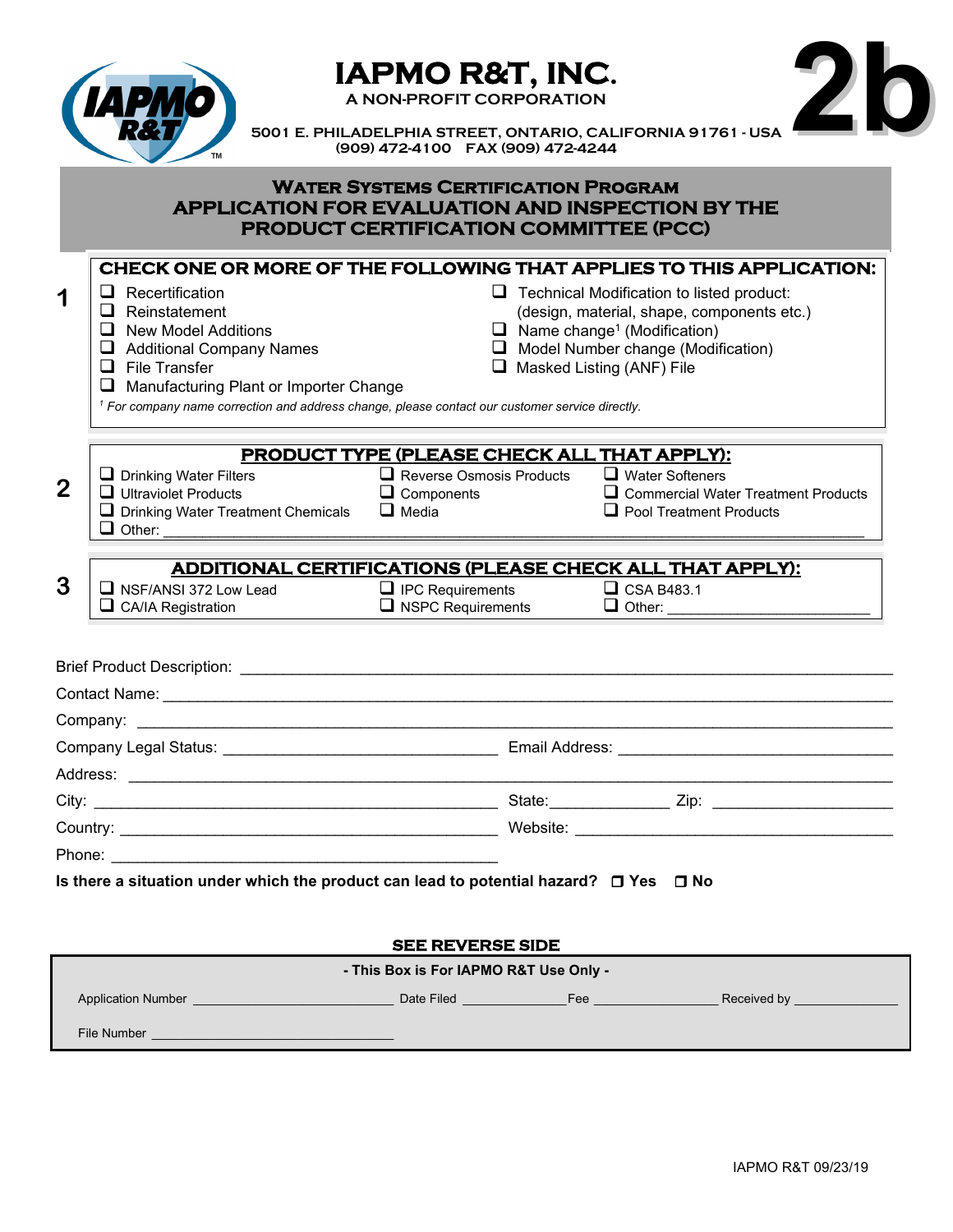**MODEL NUMBER INFORMATION:**<br>Please fill out the following information for each model being listed. Use additional pages if more space is needed. For **anything not applicable, please mark as "N/A"** 

| <b>BRAND</b><br><b>NAME</b> | ANTITURE NOT ALL EIGADES, I EEASE MARK AS TWA<br><b>MODEL</b><br><b>NUMBER</b> | <b>REPLACEMENT</b><br><b>COMPONENT</b><br><b>MODEL NUMBER</b> | <b>CAPACITY</b><br>(GALLONS) | <b>FLOW</b><br><b>RATE</b><br>(GPM) | <b>PERFORMANCE CLAIMS BEING REQUESTED</b> |
|-----------------------------|--------------------------------------------------------------------------------|---------------------------------------------------------------|------------------------------|-------------------------------------|-------------------------------------------|
|                             |                                                                                |                                                               |                              |                                     |                                           |
|                             |                                                                                |                                                               |                              |                                     |                                           |
|                             |                                                                                |                                                               |                              |                                     |                                           |
|                             |                                                                                |                                                               |                              |                                     |                                           |
|                             |                                                                                |                                                               |                              |                                     |                                           |
|                             |                                                                                |                                                               |                              |                                     |                                           |
|                             |                                                                                |                                                               |                              |                                     |                                           |
|                             |                                                                                |                                                               |                              |                                     |                                           |
|                             |                                                                                |                                                               |                              |                                     |                                           |
|                             |                                                                                |                                                               |                              |                                     |                                           |
|                             |                                                                                |                                                               |                              |                                     |                                           |
|                             |                                                                                |                                                               |                              |                                     |                                           |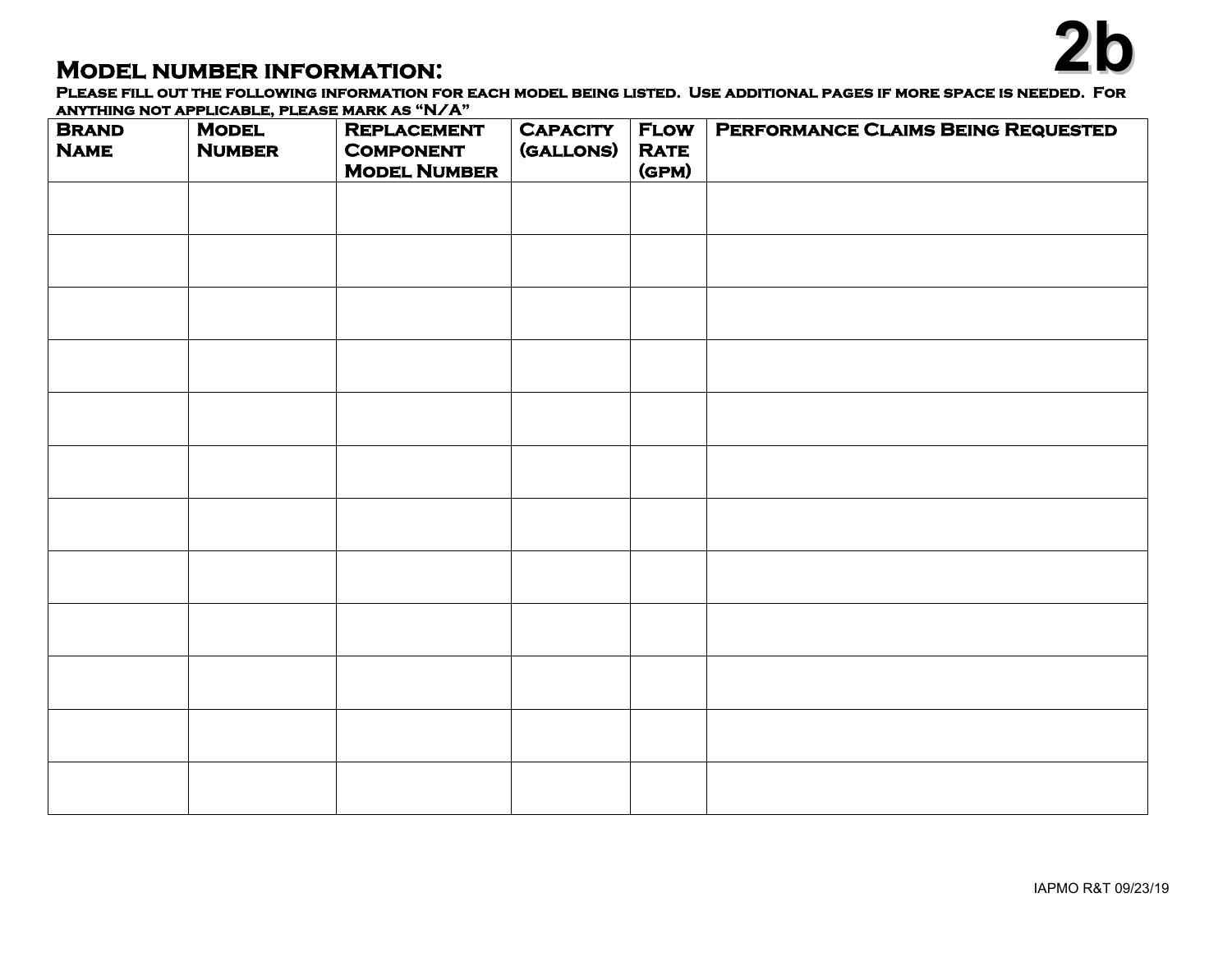# **SURVEY:**



 Testing Lab Inspector Home Center Consultant Trade Show Post Card  $\Box$  Phone Call  $\Box$  Other: **Why do you wish your products to be IAPMO R&T Inc. listed?** Recognition USA Recognition USA & Canada Enhanced Quality Acceptance by Inspection Authority Prestige Convenience One Stop Service

Other: \_\_\_\_\_\_\_\_\_\_\_\_\_\_\_\_\_\_\_\_\_\_\_\_\_\_\_\_\_\_\_\_\_\_\_\_\_\_\_\_\_\_\_\_\_\_\_\_\_\_\_\_\_\_\_\_\_\_\_\_\_\_\_\_\_\_\_\_\_\_\_\_\_\_\_\_\_\_\_\_\_\_\_\_\_\_

# **APPLICATION FOR LISTING POLICIES**

- 1. This is an application for listing.
- 2. Applicant agrees to furnish all necessary drawings, product material information, test data, laboratory reports and product samples required by the Product Certification Committee (PCC). The IAPMO R&T is not responsible for loss or damage to any products submitted. Unless samples are claimed within two weeks of notice of listing, the IAPMO R&T may dispose of such materials. The IAPMO R&T may, at its discretion, permanently retain any sample.
- 3. No freight collect product samples will be accepted by the IAPMO R&T. The applicant must pay freight for all samples. The applicant must also pay for any requested return shipments.
- 4. The application must be complete (including signatures) and all steps of Sheet 1 completed.
- 5. The application fee and product evaluation fee are non-refundable. If a product is not accepted for listing, only the Directory Listing Fee shall be refunded upon written request of the applicant.
- 6. Membership in the IAPMO R&T is not necessary for product acceptance, nor will membership in any way facilitate or confer product acceptance.
- 7. This application will be accepted for processing only if accompanied by an executed copy of the IAPMO Listing Agreement.
- 8. For marking purposes, the appropriate certification mark shall be displayed on the product to indicate that it has been listed by IAPMO R&T and the certification mark shall be visible on the product after installation. The only exceptions to this rule are for decorative or highly polished items, for items which are too small to accept the marking or for components that will be integrated into a complete system. In such cases, the certification mark and/or qualifying statements may be applied on the closest level of packaging to the product or other accompanying information. Listee shall contact IAPMO R&T to obtain IAPMO R&T's consent to permit such deviation.

The undersigned certifies that he/she has read, understands, and, on behalf of applicant, approves and agrees to all the foregoing provisions of this application.

| Signature:                    | Date: |
|-------------------------------|-------|
| Print or type name and title: |       |

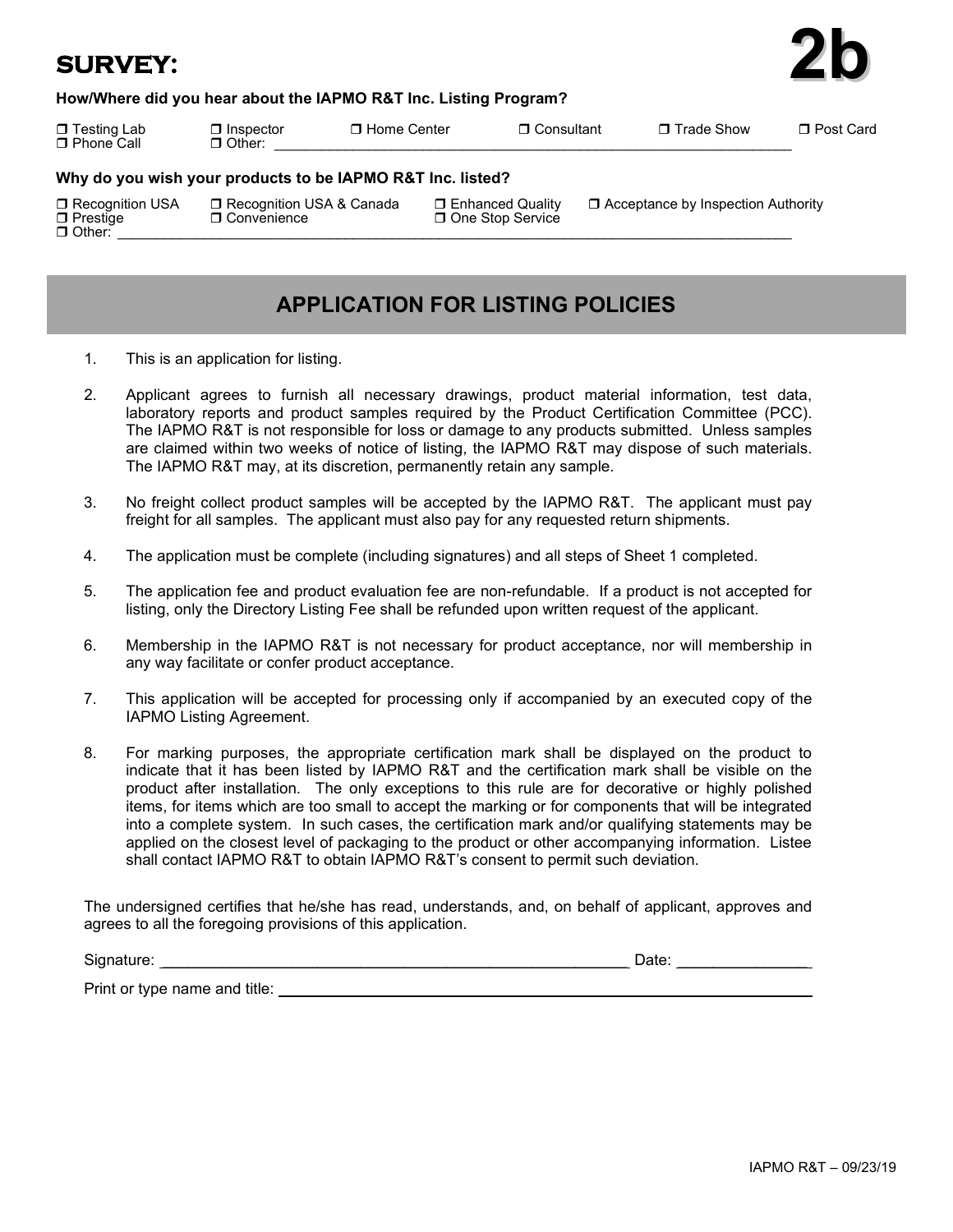

A NON-PROFIT CORPORATION  **5001 E. PHILADELPHIA STREET ● ONTARIO, CALIFORNIA 91761 ● USA (909) 472-4100 · FAX (909) 472-4244**



# **LISTING APPLICATION ATTACHMENT Manufacturing Plant Locations**

**The following information is required for each plant where your listed products are manufactured and all warehouses the listed products are stored. Complete one sheet for each plant or warehouse. Make photocopies of this sheet as needed.**

| (City, State/ Prov., Postal Code, Country):                                      |  |
|----------------------------------------------------------------------------------|--|
|                                                                                  |  |
|                                                                                  |  |
|                                                                                  |  |
|                                                                                  |  |
| ANTICIPATED PLANT CLOSINGS, SHUTDOWNS OR HOLIDAYS: _____________________________ |  |
|                                                                                  |  |
|                                                                                  |  |

| (City, State/ Prov., Postal Code, Country): 2008. [2010] [2010] [2010] [2010] [2010] [2010] [2010] [2010] [2010] [2010] [2010] [2010] [2010] [2010] [2010] [2010] [2010] [2010] [2010] [2010] [2010] [2010] [2010] [2010] [201 |                                                                                           |
|--------------------------------------------------------------------------------------------------------------------------------------------------------------------------------------------------------------------------------|-------------------------------------------------------------------------------------------|
|                                                                                                                                                                                                                                |                                                                                           |
| PHONE NUMBER $\_\_\_\_\_\_\_\_\$ FAX # $\_\_\_\_\_\_\_\_\_\_\_\_\_\_\_\_\_\_$ E-MAIL: $\_\_\_\_\_\_\_\_\_\_\_\_\_\_\_\_$                                                                                                       |                                                                                           |
|                                                                                                                                                                                                                                |                                                                                           |
|                                                                                                                                                                                                                                |                                                                                           |
| $\alpha$ put i i i i $\alpha$ i to $\alpha$ for $\blacksquare$ and $\blacksquare$ are $\alpha$ in the $\alpha$ in the $\alpha$                                                                                                 | the control of the control of the control of the control of the control of the control of |

Can English be used as the language for all audits? Yes  $\Box$  No  $\Box$  If no, please specify preferred language:

| SIGNATURE OF APPLICANT       | <b>DATE</b> |
|------------------------------|-------------|
| PRINT OR TYPE NAME AND TITLE |             |

\_\_\_\_\_\_\_\_\_\_\_\_\_\_\_\_\_\_\_\_\_\_\_\_\_\_\_\_\_\_\_\_\_\_\_\_\_\_\_\_\_\_\_\_\_\_\_\_\_\_\_\_\_\_\_\_\_\_\_\_\_\_\_\_\_\_\_\_\_\_\_\_\_\_\_\_\_\_\_\_\_\_\_\_\_\_\_\_\_\_\_\_\_\_\_\_\_\_\_\_\_\_\_\_\_\_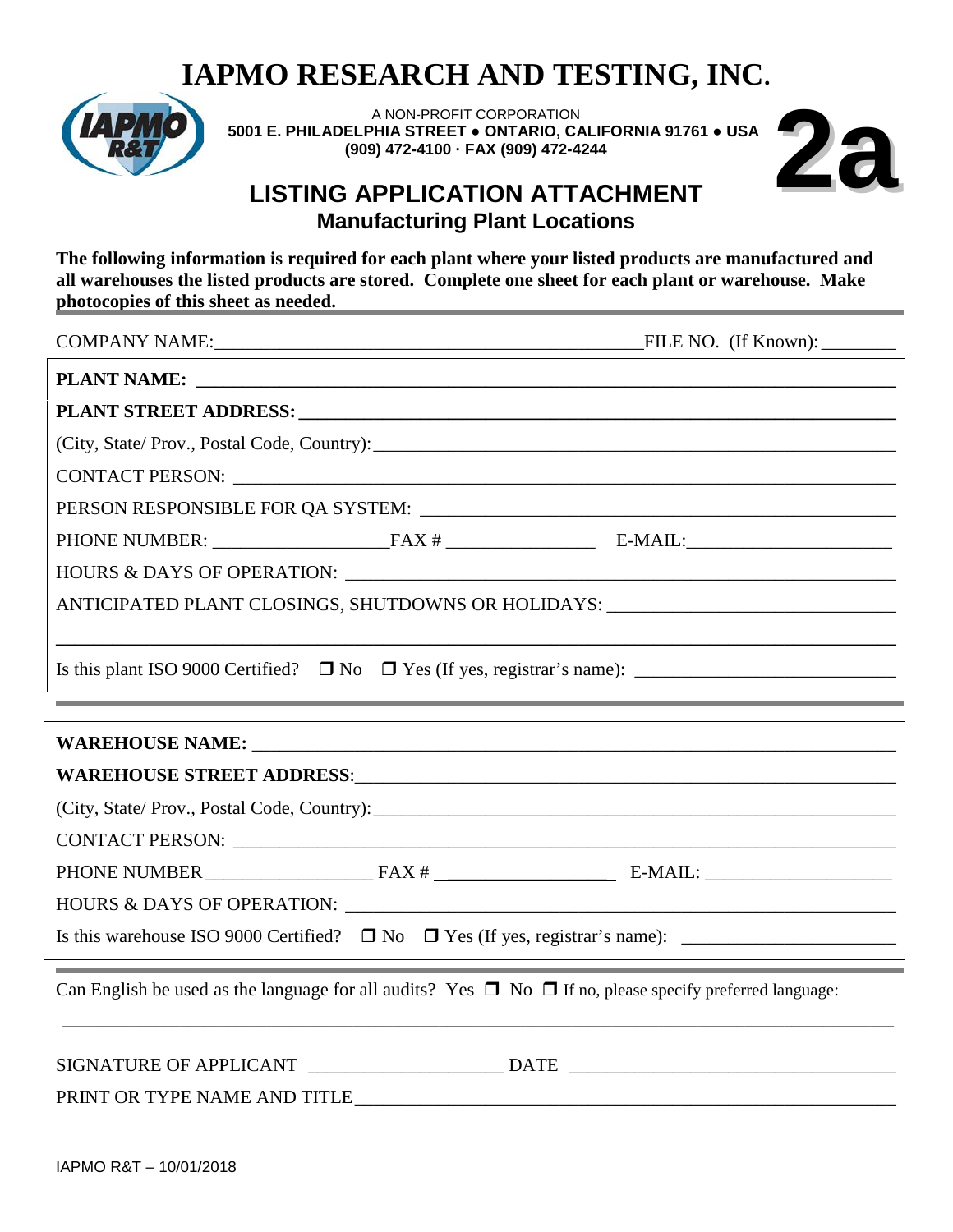

A NON-PROFIT CORPORATION  **● 5001 E. PHILADELPHIA STREET ● ONTARIO, CALIFORNIA 91761 ● USA ● 2aa (909) 472-4100 · FAX (909) 472-4244** 

# **LISTING APPLICATION ATTACHMENT – ADDITIONAL COMPANY NAMES**

**The following information is required for EACH Additional Company Name that currently appears on (or will be appearing on) your certificate of Listing.** 

**Complete one sheet for each Additional Company Name (you may make photocopies of this sheet as needed).** 

*Please provide all information as noted below for EACH ADDITIONAL COMPANY NAME that you are applying for or that currently appears on your certificate of listing:*

LISTEE COMPANY NAME: \_\_\_\_\_\_\_\_\_\_\_\_\_\_\_\_\_\_\_\_\_\_\_\_\_\_\_\_\_\_\_\_\_\_\_\_\_\_\_\_\_\_\_\_\_\_\_\_\_\_\_\_\_\_\_\_\_\_\_\_\_\_\_\_\_

FILE NO.

| PLEASE ATTACH LIST OF MODELS ON SEPARATE SHEET WITH CROSS-REFERENCE LIST OF                                                                                                                                                   |  |  |
|-------------------------------------------------------------------------------------------------------------------------------------------------------------------------------------------------------------------------------|--|--|
| <b>CURRENTLY LISTED MODELS ON THE FILE.</b>                                                                                                                                                                                   |  |  |
|                                                                                                                                                                                                                               |  |  |
|                                                                                                                                                                                                                               |  |  |
|                                                                                                                                                                                                                               |  |  |
|                                                                                                                                                                                                                               |  |  |
|                                                                                                                                                                                                                               |  |  |
| $CITY:$ $ZIP:$ $ZIP:$ $TANE:$ $TAN#$ $ZIP:$                                                                                                                                                                                   |  |  |
| EMAIL ADDRESS: University of the Second Second Second Second Second Second Second Second Second Second Second Second Second Second Second Second Second Second Second Second Second Second Second Second Second Second Second |  |  |
|                                                                                                                                                                                                                               |  |  |
|                                                                                                                                                                                                                               |  |  |
| ADDITIONAL COMPANY WAREHOUSE LOCATION(S) FOR LISTED PRODUCT: ___________________                                                                                                                                              |  |  |
|                                                                                                                                                                                                                               |  |  |
|                                                                                                                                                                                                                               |  |  |
|                                                                                                                                                                                                                               |  |  |
| $CITY:$ $ZIP:$ $ZIP:$ $ZIP:$ $ZIP:$                                                                                                                                                                                           |  |  |
|                                                                                                                                                                                                                               |  |  |
|                                                                                                                                                                                                                               |  |  |
|                                                                                                                                                                                                                               |  |  |
| ANTICIPATED CLOSINGS OR SHUTDOWNS & LOCAL OR STATE HOLIDAYS:                                                                                                                                                                  |  |  |
|                                                                                                                                                                                                                               |  |  |
|                                                                                                                                                                                                                               |  |  |
|                                                                                                                                                                                                                               |  |  |
|                                                                                                                                                                                                                               |  |  |
|                                                                                                                                                                                                                               |  |  |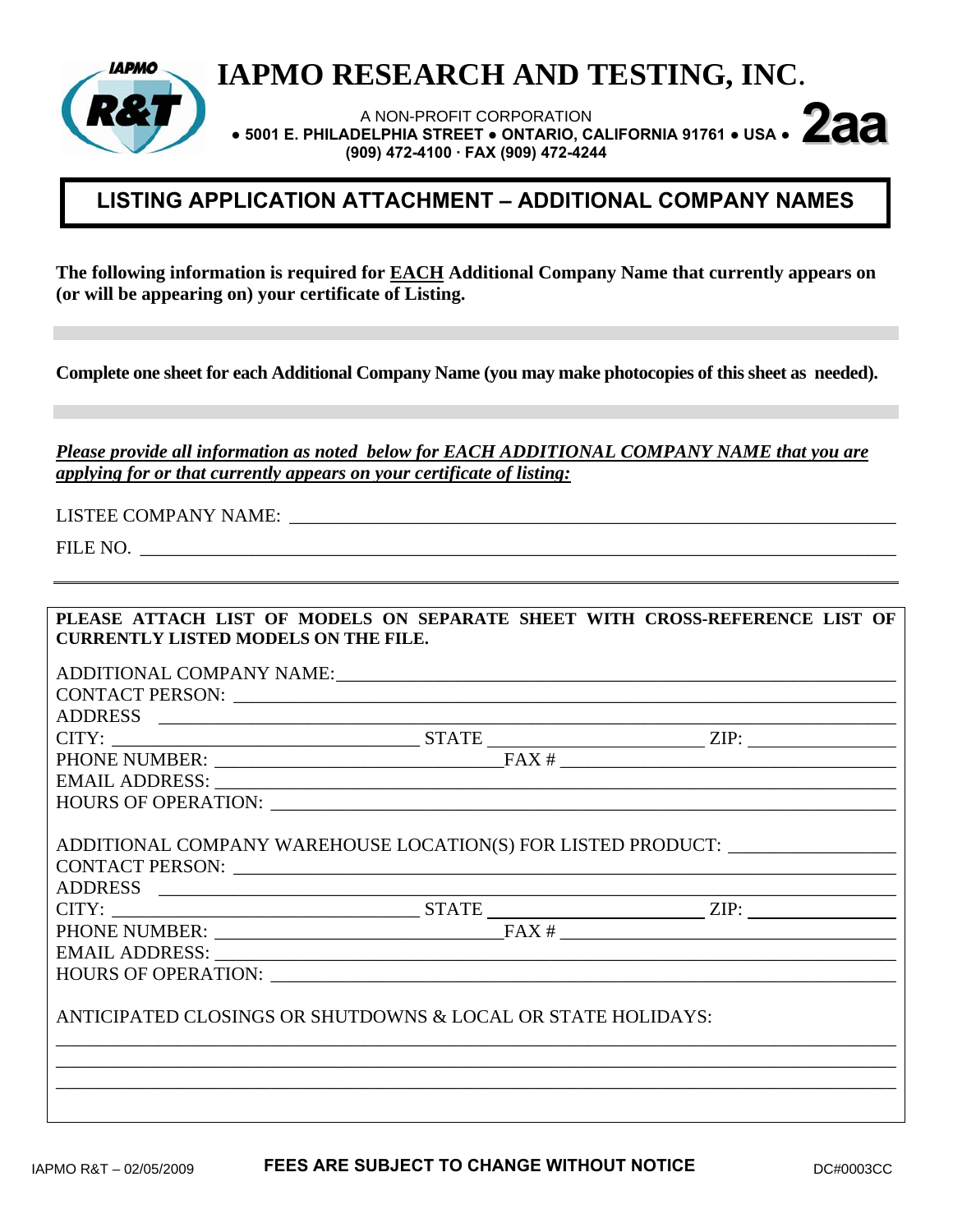



5001 PHILADELPHIA STREET ONTARIO, CA 91761 USA (909) 472-4100 • FAX (909) 472-4150

# **LISTING AGREEMENT**

THIS AGREEMENT, effective on the date of the last signature set forth below, is between IAPMO Research and Testing, Inc. (IAPMO R&T), a California non-profit corporation which lists products that have been found to meet applicable standards and the requirements of the applicable code(s), and the undersigned "Listee", a person or organization desiring to have a product or products accepted by the applicable IAPMO R&T Product Certification Committee (PCC) and listed by IAPMO R&T, and who is identified in the attached Application for Evaluation and Inspection.

#### The parties agree as follows:

1. This is a Listing Agreement between IAPMO R&T and Listee for the product listed on the attached Application for Evaluation and Inspection by the Product Certification Committee (PCC). Listing is solely a representation of IAPMO R&T that the product specification, and sample submitted for examination, have been found to meet applicable standards and the requirements of the applicable code(s). Listing does not carry any guarantee of product acceptance by local jurisdictions or authorities using an applicable code or otherwise affiliated with IAPMO R&T. IAPMO R&T will make reasonable efforts to assist a listee in obtaining such acceptance. **IAPMO R&T MAKES NO OTHER** acceptance. **IAPMO R&T MAKES NO OTHER WARRANTIES OR REPRESENTATIONS OF ANY KIND WHATSOEVER, EXPRESSED OR IMPLIED AND ALL IMPIED WARRANTIES INCLUDING ANY WARRANTY OF MERCHANTABILITY AND FITNESS FOR A PARTICULAR PURPOSE ARE HEREBY DISCLAIMED.** In addition, IAPMO R&T has the right under this Agreement to conduct periodic inspections of Listee's manufacturing facilities and to review Listee's quality assurance procedures and records related thereto in accordance with the provisions of Paragraphs 16 and 18 hereof. This right of inspection and review, permits IAPMO R&T to verify that Listee has appropriate manufacturing controls and has the ability to manufacture products which will continue to comply with the requirements of the applicable code(s).

### **INTEREST GRANTED**

2. IAPMO R&T is the licensee of various certification marks and the goodwill associated therewith (the "Certification Marks"), both unregistered and registered with the United States Patent and Trademark Office, which are of great value to IAPMO R&T. Listee agrees that the Certification Marks, together with the goodwill connected therewith, are the sole and exclusive property of the International Association of Plumbing and Mechanical Officials ("IAPMO") and IAPMO R&T, and Listee claims no rights and shall claim no right therein, other than provided herein.

3. Acceptance of the product for listing by IAPMO R&T, as indicated by the issuance of a certificate of acceptance for said product, constitutes a non-assignable, non-exclusive and revocable license to use the Certification Marks shown in Exhibit "G" to this Agreement on such products as are accepted by the Product Certification Committee (PCC) for the term of the listing in a manner which is consistent with this Agreement.

**IAPMO** 

Listee shall have no right or license to use any Certification Marks on any unlisted product or to license or sublicense any other person or entity to use any Certification Mark. Nothing in this Agreement shall be construed to give Listee or any other person or entity any right, title or interest in any of the Certification Marks, except as expressly granted in this Agreement. Listee agrees that it will not register or attempt to register any Certification Mark in its own name or in the name of any other person or entity, and that it will not use any Certification Mark as any part of the name or identity of any person or entity.

### **TERM**

5. Subject to the provisions of this Agreement, this listing, and Listee's right to employ the Certification Marks on the listed product, shall extend for five (5) years from the date of the Certificate of Listing or the Classified Marking License issued under the terms of this Agreement, and shall continue automatically for successive five-year periods unless this agreement is modified or changed. In the event that this standard Listing Agreement is modified by IAPMO R&T, IAPMO R &T shall notify listee of its proposed changes in writing at least 90 days prior to the expiration of any initial 5 year license period or subsequent five-year renewal period and it shall be a condition precedent to the continued effectiveness of the listing and license that listee execute and deliver to IAPMO R&T by the end of such period the modified listing agreement. Nothing in this paragraph 5 shall be deemed to alter listee's other obligations set forth herein.

### **LISTEE'S GENERAL OBLIGATIONS**

6. Subject to Paragraph 20 below, Listee shall affix at least one of the Certification Marks listed in Exhibit "G" to the product or on other items, such as packaging or maintenance and/or installation sheets, as such other items may be approved by the Product Certification Committee (PCC), in accepting the product for listing. If Listee reasonably believes that the aesthetic appearance of the product may be affected by this requirement, then Listee shall contact IAPMO R&T to obtain IAPMO R&T's consent to permit Listee to affix the Certification Mark (s) (by means of a label or sticker to be purchased by Listee from IAPMO R&T) to the product

IAPMO R&T **Page 1 of 7** Revision Date: 10/01/2018

Listee acknowledges receipt of a copy of this page. Listee's initials (\_\_\_\_\_\_\_\_)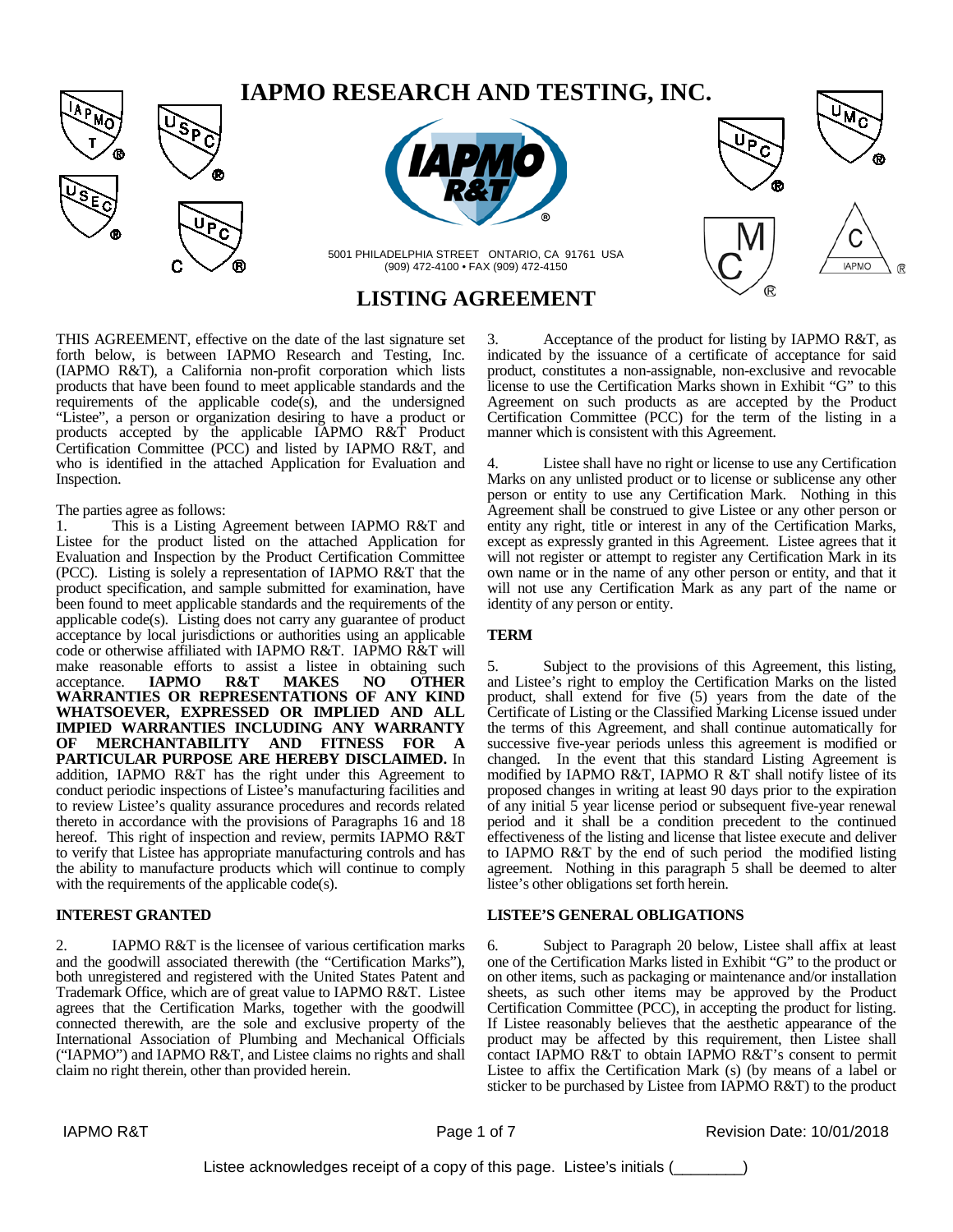in a location or on an area which is not exposed or visible to the consumer, and to other items such as packaging or maintenance and installation sheets. IAPMO R&T agrees that it shall not unreasonably withhold any such consent.

7. Together with the Certification Mark, Listee shall permanently identify each listed product with markings (or symbols, codes or abbreviations on products with insufficient space for complete markings) indicating the location where the product was manufactured. Listee shall provide IAPMO R&T with the key to all such markings, symbols, codes or abbreviations. In the event Listee has only one manufacturing plant where all of Listee's listed products are manufactured, the absence of any such marking, symbol, code or abbreviation may be accepted by IAPMO R&T as sufficient identification of the location where the product was manufactured. In the event that Listee reasonably believes that permanent markings on listed products may impose undue cost and expense on Listee, then Listee shall contact IAPMO R&T to obtain IAPMO R&T's consent to permit Listee to affix a sticker or label with such markings, symbols, codes or abbreviation to the product or to other items such as packaging or maintenance and installation sheets. IAPMO R&T agrees that it shall not unreasonably withhold any such consent.

Subject to Paragraph 6 above, all products (or models or products) which have been accepted for listing by IAPMO R&T shall bear the appropriate Certification Mark at the time of their manufacture. Any product or model which would otherwise be a listed product shall not be considered to be listed by IAPMO R&T if it does not bear the appropriate Certification Mark. A Listee may, however, apply the appropriate Certification Mark to a product which has not been previously listed, provide that the product has subsequently reviewed by the Product Certification Committee (PCC) and has obtained the required listing. Listee agrees that it shall not use any model number for a listed product on any other products which are not listed or which do not meet IAPMO R&T's listing requirements for such product. Listee also agrees that the ® designation is to be interpreted as part of any Certification Mark where shown, and the use or non-use of such designation except as shown in Exhibit "G" is strictly prohibited. The display of other IAPMO Certification Marks with the product or any modification of the approved display shall only be made with the prior written approval of IAPMO R&T. Listee recognizes that from time to time IAPMO or IAPMO R&T may add to, change or otherwise modify its Certification Marks or the products on which the Certification Marks may be employed. Listee agrees that it will conform with such subsequent changes, within one year of the Listing renewal, following written notice thereof by IAPMO and/or IAPMO R&T, and that it will follow and use any such changes as if they were part of this Agreement at the time of the execution hereof. Nothing in this Paragraph 8 shall be construed to require Listee to remove any existing Certification Marks from listed products which have been manufactured prior to the date of any changes or modifications to the Certification Marks made by IAPMO or IAPMO R&T.

In no case shall Listee amend, alter, abridge or otherwise edit the Certificate of Listing or any other certification documents produced by IAPMO R&T including by way of example the Certificate of Listing. Whether it be for internal use of Listee, or if Listee provides copies of the certification documents to others, the documents shall only be reproduced in its entirety or as otherwise specified in the applicable certification scheme by Listee and approved by IAPMO R&T. In no case shall Listee use its product certification in such a manner as to bring IAPMO R&T Inc. into disrepute or issue any written or oral statement, or issue or publish any advertisement or catalog containing any statement, which states

or implies a commercial endorsement, or express or implied warranty for any purpose, of any product by IAPMO or IAPMO R&T, their respective management, committees or boards of directors. Neither IAPMO nor IAPMO R&T approves or recommends any product or material, and therefore only the phrases "accepted by", "accepted for listing by", or "listed by" followed by the appropriated Certification Mark is permissible. The use of any language which in any manner tends to be misleading or to enlarge the scope or intent of the listing of the product is strictly prohibited. Any and all claims made by Listee with regard to the listed product shall be consistent with, and limited by, the scope of the listing provided as set forth in writing on the Certificate of Listing provided to Listee by IAPMO R&T. Listee may submit advertising copy and promotional material to IAPMO R&T for prior approval, and IAPMO R&T will respond to Listee's request for such approval within a reasonable time. Under no circumstances, however, shall Listee use any such submitted advertising copy or promotional material until it receives approval therefor from IAPMO R&T.

10. Listee shall not use any of the Certification Marks in a manner which implies that an unlisted product is listed or is the equivalent of a listed product. Without limiting the foregoing, Listee shall not use a listed product bearing a Certification Mark as a component or sub-component of an unlisted product or an unlisted assembly of products in a manner which implies that the entire product or assembly is listed. By way of illustration only, Listee shall not use a listed clamping band on a non-listed product. Further, Listee shall not use or display any Certification Mark in any literature or advertising relating only to unlisted products. If both listed and unlisted products are contained on the same advertisement or literature, any Certification Mark therein must be displayed in reasonably close proximity with listed products only and must not be displayed in a manner which would tend to imply that any unlisted product is listed. By way of illustration only, a Certification Mark shall not be used on the cover of a catalog which advertises any unlisted product. Listee may submit proposed advertisements or literature to IAPMO R&T for prior approval, as provided in Paragraph 9 and subject to the limitations set forth therein.

11. Listee agrees to promptly notify IAPMO R&T of any actual or suspected uses or infringements of any Certification Mark. IAPMO R&T alone, at its sole discretion, has the right to challenge any unauthorized uses or infringements of the Certification Marks, and alone has the right to prosecute any person or entity who unlawfully uses or attempts to use any of the Certification Marks. Under no circumstances shall Listee have any right to challenge any unauthorized uses or infringements of the Certification Marks or to prosecute any person or entity who unlawfully uses or attempts to use any of the Certification Marks, without the express prior written permission of IAPMO R&T.

12. In order to assist IAPMO R&T with its applications for registration, renewal and the pursuit of opposition to registration by others of the Certification Marks, and in order to assist IAPMO R&T with its protection and enforcement of the Certification Marks, upon request by and at the cost of IAPMO R&T, Listee shall furnish to IAPMO R&T, copies of, any and all documents, not deemed confidential by Listee, necessary or desirable to evidence IAPMO's or IAPMO R&T's ownership of the Certification Marks and to verify the quantity of listed products manufactured and sold by Listee. IAPMO R&T will use such documents solely for purposes of establishing its ownership of the Certification Marks and the widespread use of the Certification Marks in the marketplace.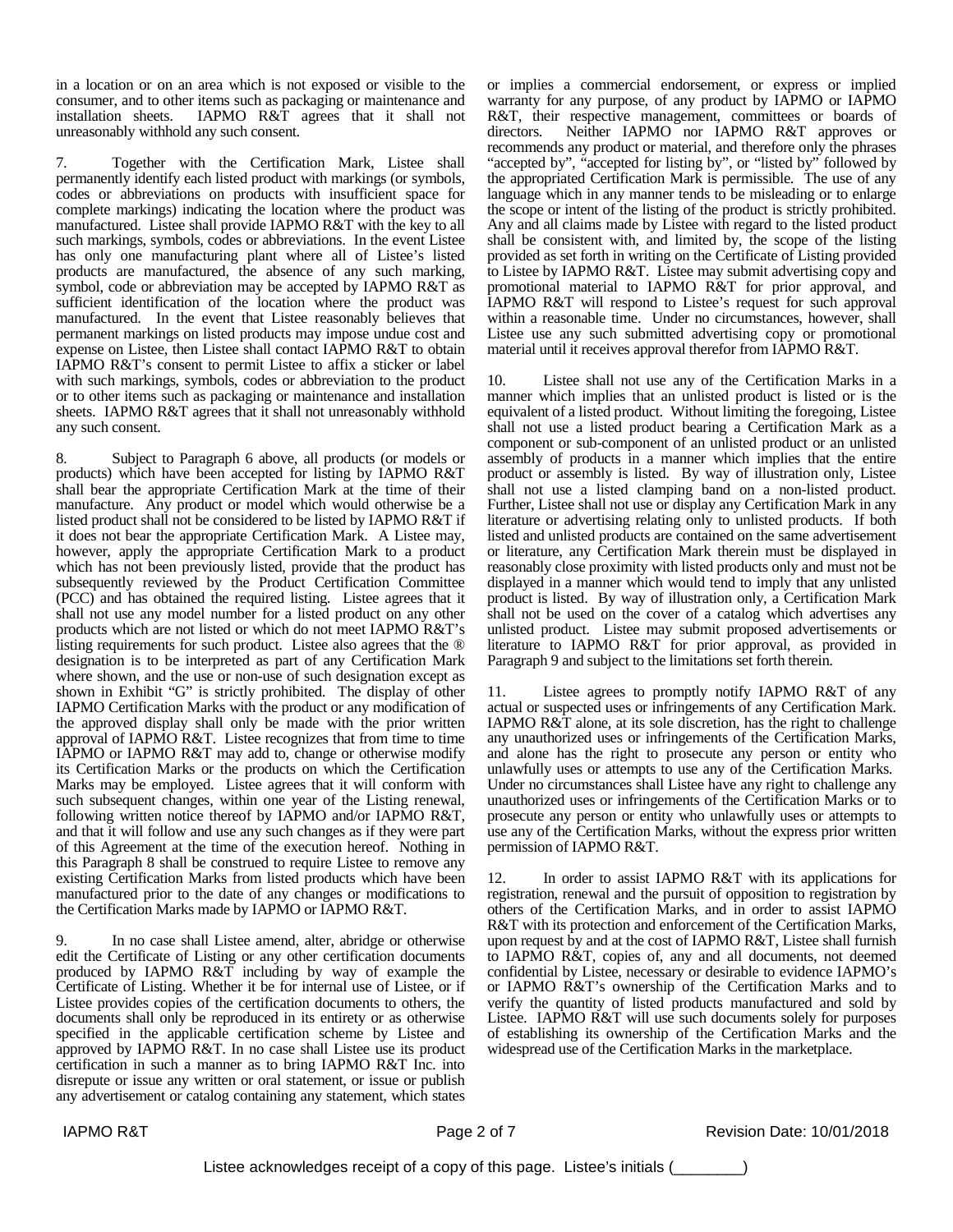13A. Listee is not, and shall not hold itself out as, an agent, legal representative, joint venturer, partner, employee or servant of IAPMO or IAPMO R&T for any purpose whatsoever.

13B. Listee shall promptly inform IAPMO R&T in the event of any change that may affect Listee's ability to comply with the terms of this Agreement and the terms of the listing granted. By way of example, and not limitation, Listee shall promptly notify IAPMO  $R&T$  of any change in corporate ownership, change in product or production sites, or major change in Listee's quality management system.

## **QUALITY STANDARDS**

14. Listee shall maintain the product design, quality and workmanship in accordance with the current applicable standards recognized by IAPMO R&T, or as such standards may be changed, and as incorporated in the samples and documents submitted for evaluation and inspection by the Product Certification Committee (PCC). Upon request to IAPMO R&T's Director of Standards, Listee may obtain a list of the then current applicable standards recognized by IAPMO R&T. In addition, Listee shall make no substantial change in material, manufacturing process, marking or design of the product without prior written approval of the Product Certification Committee (PCC). As used in this paragraph 14, the term "substantial change" means any change which would make any of the information set forth on the Certificate of Listing or the Classified Marking License for the product false or misleading (or which would reasonably be deemed to cause the product to fail to conform to the applicable standard (s) for the product and/or the applicable  $code(s)$  set forth in the Certificate of Listing, or to fail to conform to the applicable standard  $(s)$  for the product set forth in the Classified Marking License). Listee acknowledges and agrees that (a) new drawings, tests and product samples may be required as a result of any such substantial changes; (b) any substantial change in the original product after acceptance and listing by IAPMO  $R&T$ which is not authorized by IAPMO R&T will automatically result in delisting of the product until such written approval is received; and (c) a new application, additional fees and test reports may be required in the event of any such delisting.

15 In the event of any changes in the current applicable standards recognized by IAPMO R&T or in the current applicable model codes promulgated by IAPMO, IAPMO R&T will notify Listee of the change or changes in writing. With this notification, LAPMO R&T will advise Listee of any need for supplementary testing of the listed products and will confer with Listee to mutually agree upon the period of time needed by the Listee to (a) prepare for and perform such testing; and (b) submit to IAPMO  $R\&T$  the test reports documenting successful completion of the supplementary testing. IAPMO R&T shall use good faith efforts to accommodate Listee's needs and requirements in this regard. Notwithstanding the foregoing, however, Listee acknowledges and agrees that it is the Listee's responsibility to fully comply with all standards and model codes applicable to Listee's listed products.

### **QUALITY CONTROL**

16. Listee shall establish, maintain and use a quality management system. Listee shall notify IAPMO R&T in advance of any intended material changes to the quality management system.<br>As used in the Paragraph 16, the term "material change" means any change to Listee's quality management system which could reasonably be expected to (a) reduce the level of quality management that previously existed in Listee's operations, and/or (b) compromise the health and safety of consumers or the general

public as a result of the use or operation of the listed products. In addition, Listee shall maintain true and accurate records showing the quantity and quality of products, and materials used in products, bearing the Certification Marks which are manufactured or sold by or for Listee. Listee shall also keep records of complaints Listee receives since the last on-site inspection performed by IAPMO R&T, which complaints are as a result of problems with or failures of, listed products manufactured by or for Listee which could be reasonably deemed to (i) result from failures or problems with Listee's quality management system; (ii) pose a health and safety risk to consumers or the general public due to circumstances under Listee's control; or (iii) expose IAPMO R&T or IAPMO to liability as a result of the use or operation of such products. Listee shall make the records available to IAPMO R&T upon request. At a minimum, Listee's records shall (A) state the nature of the complaint; (B) identify the listed product pertinent to the complaint; and  $\tilde{C}$  confirm the remedial action(s) taken and the status (open or closed) of the complaint, as known to Listee. In the event that the complaint record required by the Paragraph is not retained by Listee at a plant location which is being inspected by IAPMO  $R&T$ pursuant to Paragraph 18, Listee shall advise IAPMO R&T in writing of the location of such complaint record. Listee shall provide the complaint record to IAPMO R&T by whatever means selected by IAPMO R&T. The Listee shall make all arrangements necessary and required of Listee, as indicated by IAPMO R&T to Listee, in order to facilitate IAPMO R&T's listing program, the investigation of complaints and the participation of observers whose presence is required in the sole determination of IAPMO R&T.

### **MANUFACTURING LOCATIONS**

17. Listee shall promptly furnish to IAPMO R&T, in writing, the street address, hours of operation, anticipated dates when plants will be temporarily closed or shut down, anticipated dates when plants will temporarily cease production and all local or state holidays of each plant where the listed product is being manufactured or to be manufactured by or on behalf of Listee, and each location where the listed product is warehoused or stored by or on behalf of Listee. Listee shall also provide the name and telephone number of a contact person for each such plant or storage location, both at the time of application for evaluation and in the event of any changes in this information. Listee shall provide such information for all plants and storage locations, whether foreign or domestic. If the product is imported or to be imported, Listee shall also provide the name, street address, telephone number and contact person of the importer and the consignee. The requirements of this Paragraph 17 with respect to warehousemen, consignees and importers shall apply only to the extent that legal title to the products remains in Listee or Listee's affiliates, agents or legal representatives. At such time as legal title to the listed products passes from Listee (or its affiliates, agents or legal representatives) to a warehouseman, consignee or importer, Listee shall be relieved of its obligations under this Paragraph 17, subject to the provisions of Paragraph 20.

### **CONTINUOUS COMPLIANCE-INSPECTIONS**

18. Listee consents to the review of listee's listed products by IAPMO R&T or its subcontractor and Listee shall permit IAPMO R&T or its subcontractor to make up to four  $(4)$  announced or unannounced continuous compliance inspections of; (a) each of Listee's domestic and foreign manufacturing or storage facilities; (b) Listee's records relating to quality control, production, quantity of inventory and shipping of listed products (collectively, "Records"); and (c) Listee's products themselves during each year; provided, however, that in the event IAPMO R&T reasonably believes in good

,\$3025 7 3DJHRI 5HYLVLRQ'DWH

Listee acknowledges receipt of a copy of this page. Listee's initials (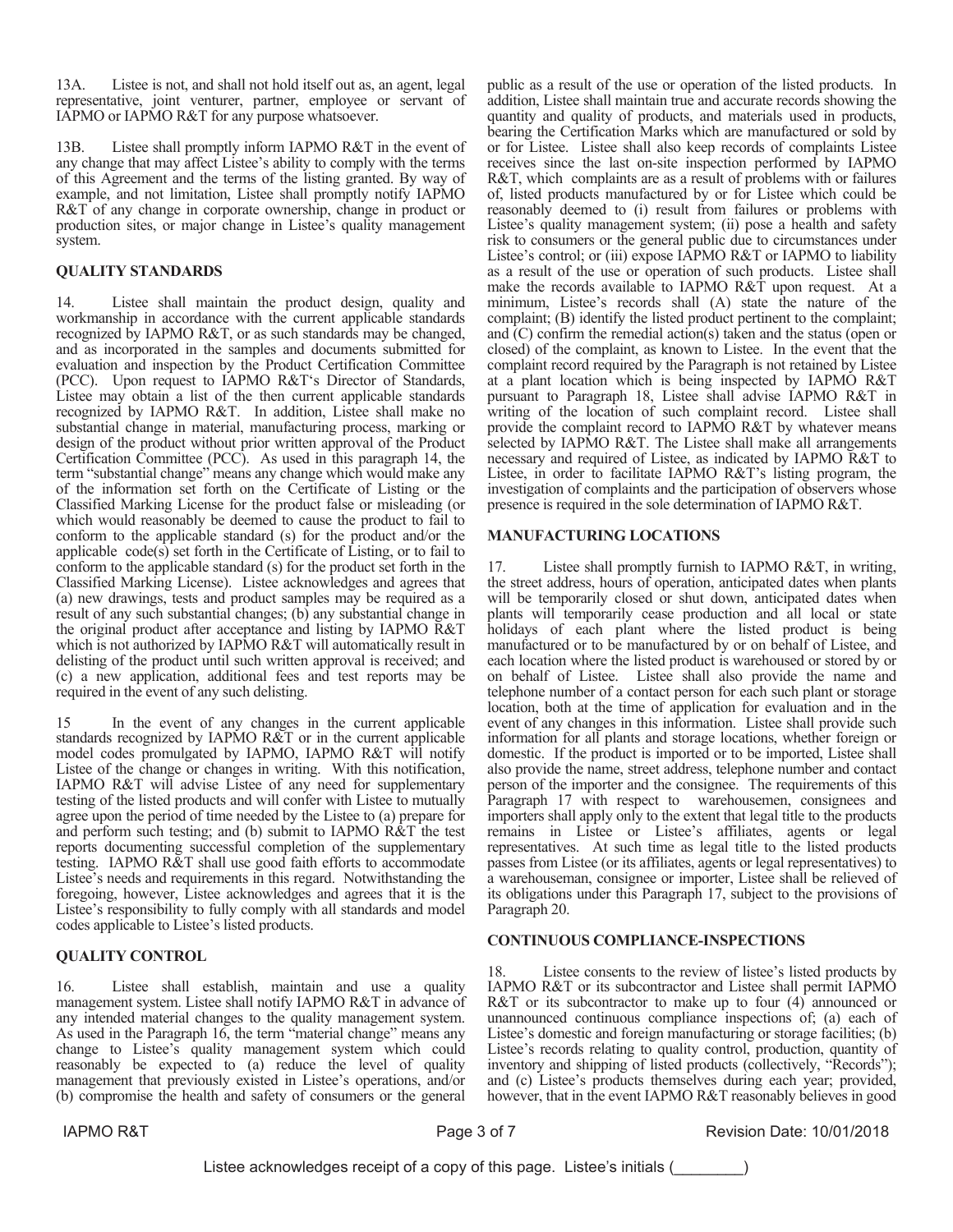faith that Listee is not in compliance with the terms and conditions of this Listing Agreement, IAPMO R&T may make a reasonable number of additional announced or unannounced inspections of such facilities, records and products as it shall deem necessary or appropriate to protect its rights hereunder and to the Certification Marks. IAPMO  $R&T$  maintains the right to make inspections to any domestic or foreign manufacturing or storage facilities, which are owned or operated by Listee, except where IAPMO R&T is precluded from doing so by restrictions contained in governmental regulations (where IAPMO  $R&T$  has been notified and is reasonably satisfied as to the validity of such governmental regulation). Further, Listee shall use its best efforts in good faith to obtain all consents or approvals necessary to permit IAPMO R&T to inspect any domestic or foreign manufacturing or storage facilities which are owned and operated by persons or entities other than Listee, except where LAPMO  $R\&T$  is precluded from doing so by restrictions contained in governmental regulations. In the event that Listee, after such efforts, fails to obtain such consents or approvals, then Listee shall promptly notify IAPMO  $R&T$  in writing. IAPMO  $R&T$  shall meet with representatives of Listee to attempt to mutually agree upon the course of action to be taken in respect of such third party facilities, including, without limitation, attempting further negotiations with the third party in an attempt to obtain its consent to or approval of the inspection of its facilities by IAPMO R&T, and discussing Listee's alternatives to Listee's use of such third party's facilities. Neither Listee nor any third party who has consented to or approved of the inspection of its facilities by IAPMO R&T shall hamper LAPMO R&T's inspector in carrying out such inspector's duties. At the time of each inspection, the inspector shall have the right of immediate entry to all manufacturing and other areas, the right to require appropriate personnel to accompany the inspector, full access to all records (as defined in this Paragraph), production and products, the right to take random samples, and the right to any other service the inspector reasonably deems to be necessary or appropriate to the proper completion of the inspection. Such inspections may be made at any time during normal business hours. LAPMO R&T shall make every attempt to accommodate plant vacations, inventory shut-downs and other non-productive periods or plant closings. The inspector shall use reasonable efforts not to unnecessarily interrupt the work flow at a plant or manufacturing facility. Notwithstanding the preceding sentence, however, Listee acknowledges that some interruption of the work flow at a plant or manufacturing facility may be an unavoidable consequence of any particular inspection. Refusal by Listee or any third party manufacturer who has consented to or approved of the inspection of its facilities by IAPMO R&T to grant immediate access to the inspector, or to comply with the other requirements of this Paragraph 18, may constitute grounds for delisting.

# **CONTINUOUS COMPLIANCE-FEES**

19. Listee shall pay to IAPMO R&T an inspection fee for any inspection conducted under the provisions of Paragraph 18 hereof. All costs of inspection, including laboratory fees if outside laboratory testing is required by IAPMO R&T, shall be borne by Listee. In the event an inspector is unable to gain admittance to a plant or facility which is owned by Listee, under Listee's control or under the control of a third party who has consented to or approved of the inspection of its facilities by IAPMO R&T during the operation hours which are on file at IAPMO R&T, Listee shall pay to IAPMO R&T the basic inspection fee. All such fees will be in accordance with the then-current Schedule of Fees published by IAPMO R&T from time to time, and will be paid by Listee within forty-five (45) days of the invoice from IAPMO R&T. Testing

laboratories will be selected by Listee from a list of testing laboratories listed by IAPMO R&T (the "Approved Laboratory List"), which Approved Laboratory List will be provided to Listee by IAPMO R&T.

## **DELISTING/DECERTIFICATION**

 $\ddot{\phantom{0}}$ 

20. In the event of: (i) an inspection; or (ii) a subsequent code interpretation or code revision; or (iii) subsequent testing reveals that a listed product manufactured, sold or being held for distribution by listee fails to meet IAPMO R&T's listing criteria, then Listee shall (a) immediately cease use of the Certification Marks on any noncomplying product, and (b) immediately (or within a reasonable time agreed to by IAPMO  $R&T$ ) correct any and all items of noncompliance and submit to IAPMO R&T in writing within thirty  $(30)$ days of the date of inspection or subsequent testing a report of planned and/or actual corrective action taken by Listee; provided, however, that nothing in this Paragraph 20 shall be deemed to relieve Listee of its continuing responsibility to use the Certification Marks only on listed products complying with all requirements of IAPMO R&T and, provided, further, that the thirty  $(3\dot{0})$  day period described in this Paragraph applies to the written report and not the date for corrective action by Listee. Upon notification by Listee to LAPMO R&T that all items of non-compliance have been corrected, Listee shall permit IAPMO R&T to conduct another inspection and test of the products, at Listee's cost and expense. In the event that any subsequent inspection or test reveals that the products continue to fail IAPMO R& $\hat{T}$ 's listing criteria, than Listee shall, subject to the provisions of Paragraph 23, remove the Certification Marks from all products in stock which fail to meet such criteria in the presence of the inspector or promptly provide IAPMO R&T with a certificate in a form reasonably acceptable to IAPMO R&T and its representatives, signed by Listee or a duly authorized officer, member or agent of Listee which states that the Certification Marks have been removed from the listed products. In the event that listed products which fail to meet IAPMO R&T's listing criteria previously have been delivered to third parties and are no longer in the possession, custody or control of Listee, and the product failure could be reasonably deemed to pose a health and safety risk to consumers or the general public, then Listee shall take all actions as may be reasonably required by IAPMO R&T, including, but not limited to (A) sending recall notices to all such third parties requesting that they return the products to Listee, (B) obtaining and holding the products returned by such third parties,  $(C)$  removing the Certification Marks from such returned products,  $(D)$  holding the returned products in an impounded area for inspection by IAPMO R&T,  $(E)$  destroying the returned products and/or  $(F)$  distinguishing all further inventory and/or production of such products from the returned or destroyed products.

21. In the event an inspection reveals that an unlisted product manufactured, sold or being held for distribution by Listee, bears one of IAPMO  $R&T$ 's Certification Marks, then Listee shall (a) immediately cease use of the Certification Marks from all such unlisted products, and (b) remove the Certification Marks from all unlisted products in stock which bear one of the Certification Marks in the presence of the inspector or provide IAPMO R&T with a certificate which states that the Certification Marks have been removed from the unlisted products. In the event there is no adequate method for the removal of the Certification Marks without destroying the products, then Listee shall destroy such products in the presence of the inspector or provide IAPMO R&T with a certificate which states that the products have been destroyed. In the event that unlisted products bearing the Certification Marks have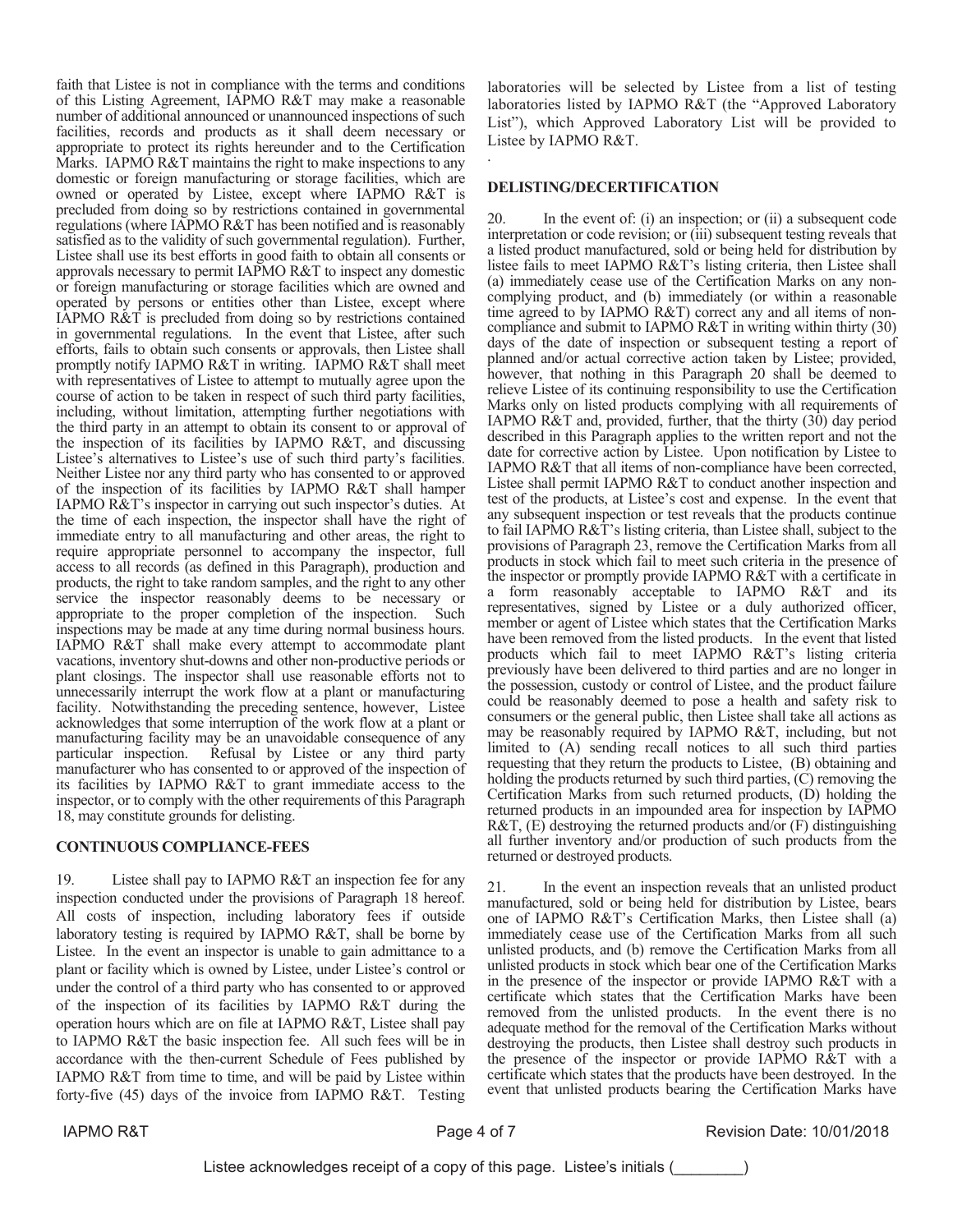previously been delivered to third parties and are no longer in the possession, custody or control of Listee, then Listee shall take all actions as may be reasonably required by IAPMO R&T, including, but not limited to, the action described in items (A) through (F) of Paragraph 20.

22. Upon request by IAPMO R&T, Listee shall permit IAPMO R&T to inspect and review copies of (1) any and all recall notices sent by Listee under Paragraphs 20 and 21, (2) any and all responses received from the recipients of such recall notices and (3) Listee's lists of those third parties who obtained the products described in Paragraphs 20 and 21 (hereinafter "Customer Lists"). IAPMO R&T agrees to maintain all Customer Lists in strict confidence in accordance with the provisions contained in Paragraphs 34 and 35, subject to the limitations contained therein. IAPMO R&T shall have the right to select a representative sample of locations from Listee's Customer Lists and the right to conduct an inspection of such locations. If, pursuant to such inspections after a product recall, IAPMO R&T discovers either (x) listed products which fail to meet the criteria for listing and which bear one of the Certification Marks, then IAPMO R&T shall have the right to conduct further inspections of the remaining locations contained on the Customer Lists. Listee shall reimburse IAPMO R&T in accordance with the Schedule of Fees for all of the matters described in this Paragraph 22, including, without limitation (a) the time required to monitor the removal of the Certification Marks or the destruction of such products (b) all expenses and costs for the travel to and from and stay at Listee's facility or facilities, (c) the time, expenses and cost incurred in obtaining products from third parties and removing the Certification Marks or destroying the products, and (d) inspecting all Customer Lists, customer facilities and/or impounded areas of products.

23. In the event Listee disputes the inspector's findings with respect to a listed product which has initially or repeatedly failed to meet IAPMO R&T's listing criteria, Listee shall hold such product at its factory or in storage, and make no sale or distribution of such product, pending the outcome of (a) a decision of IAPMO R&T under circumstances where Listee requests such a decision in writing, and/or (b) any appropriate test of samples by one of the independent testing laboratories on the Laboratory List. Deliberations should be concluded within thirty (30) days of notification. During the time of such deliberation by IAPMO R&T and/or such test, Listee shall not ship such product with a Certification Mark thereon without the express written permission of IAPMO R&T. Should IAPMO R&T concur with the inspector's finding, or should the product fail such independent test, Listee may contest the matter to the Product Certification Committee (PCC) in the manner set forth in Paragraph 25.

24. In the event Listee ceases all manufacturing and storage of listed product at one of Listee's manufacturing or storage locations, or if one of Listee's manufacturing or storage locations closes or moves to a new location, than Listee will either (a) permit IAPMO R&T to enter Listee's manufacturing and storage facilities in order to verify that manufacturing and storage of the products bearing the Certification Marks has ceased, or that the plant has moved or has been closed, or (b) promptly provide IAPMO R&T with a certification which states that manufacturing and storage of the products bearing the Certification Marks has ceased or that the plant has moved or has been closed. Listee agrees to pay all costs associated with any entry of its facilities by IAPMO R&T under this Paragraph 24 in accordance with IAPMO R&T's Schedule of Fees.

# **DENIAL OF LISTING**

25. In the event that Listee breaches any of its representations, warranties, covenants or agreements contained in this Agreement, any application for a product listing or any other agreement or document relating hereto or thereto, then IAPMO R&T may (in its sole and absolute discretion and in addition to any other remedies available to IAPMO R&T) (a) deny the application for a product listing (under circumstances where the product is not yet listed); or (b) delist the product or deny renewal of a product listing (under circumstances where the product is already listed) and terminate the license granted under this Agreement. Further, IAPMO R&T may (in its sole and absolute discretion and in addition to any other remedies available to IAPMO R&T) immediately delist any and all product and terminate the license granted hereunder upon any continuous failure of any listed product to meet IAPMO R&T's applicable listing criteria or upon any breach of Listee's obligations or other duties under the Agreement, including by way of example and not limitation the failure of any listed product to meet the applicable listing criteria as a result of a subsequent code change or code interpretation. In the event of any such failure or breach, Listee shall be notified by IAPMO R&T in writing of the denial of the listing or the delisting (as applicable), the reasons therefor and, if the denial or delisting relates to a product deficiency, the date and time of the meeting of the Product Certification Committee (PCC) at which Listee may contest the denial or delisting, as applicable. Within twenty (20) days following receipt of such notification of denial or delisting based on a product deficiency, Listee shall inform IAPMO R&T in writing if Listee contests the denial or delisting and the specific reasons for such contest. In the absence of such information from Listee, the denial of the product listing or the delisting of the product shall be final without further notice to Listee. If any denial or delisting becomes final, either through failure of Listee to contest or affirmance by the Product Certification Committee (PCC) or through an appeal, the license granted by this Agreement shall be immediately and automatically terminated without further notice to the Listee, and all of the requirements of Paragraphs 20, 21, 22, 31 and 32 hereof shall immediately apply.

26. IAPMO R&T shall have the right to notify its membership and the general public of the delisting of any product. If the cause of any failure may reasonably affect other listed products of Listee, IAPMO R&T may also require the inspection and testing of such other products, or proof satisfactory to IAPMO R&T that such other products are not affected. In the absence of satisfactory inspection and testing results for any reason, or satisfactory proof that such other products are not affected, IAPMO R&T may delist such other products. In addition to the delisting, IAPMO R&T may require, prior to accepting further applications from Listee to list products, proof that adequate measures have been taken by the former Listee to Insure that the causes of prior breaches or product failures have been eliminated, including sufficient inspections and tests to provide IAPMO R&T with an indication that the former Listee can maintain compliance with listing requirements. In the event of any such delistings, Listee shall have the right to contest same as set forth in Paragraph 25.

### **APPEAL**

27. A final decision of the Product Certification Committee (PCC) accepting or rejecting any product for listing or relisting, or delisting any product, shall be subject to review only according to the provisions set forth in IAPMO R&T's Rules on Appeal from Decisions of Committees of IAPMO Research and Testing, Inc., copies of which are available free of charge from IAPMO R&T upon request.

### **RENEWAL**

IAPMO R&T **Page 5 of 7** Page 5 of 7 Revision Date: 10/01/2018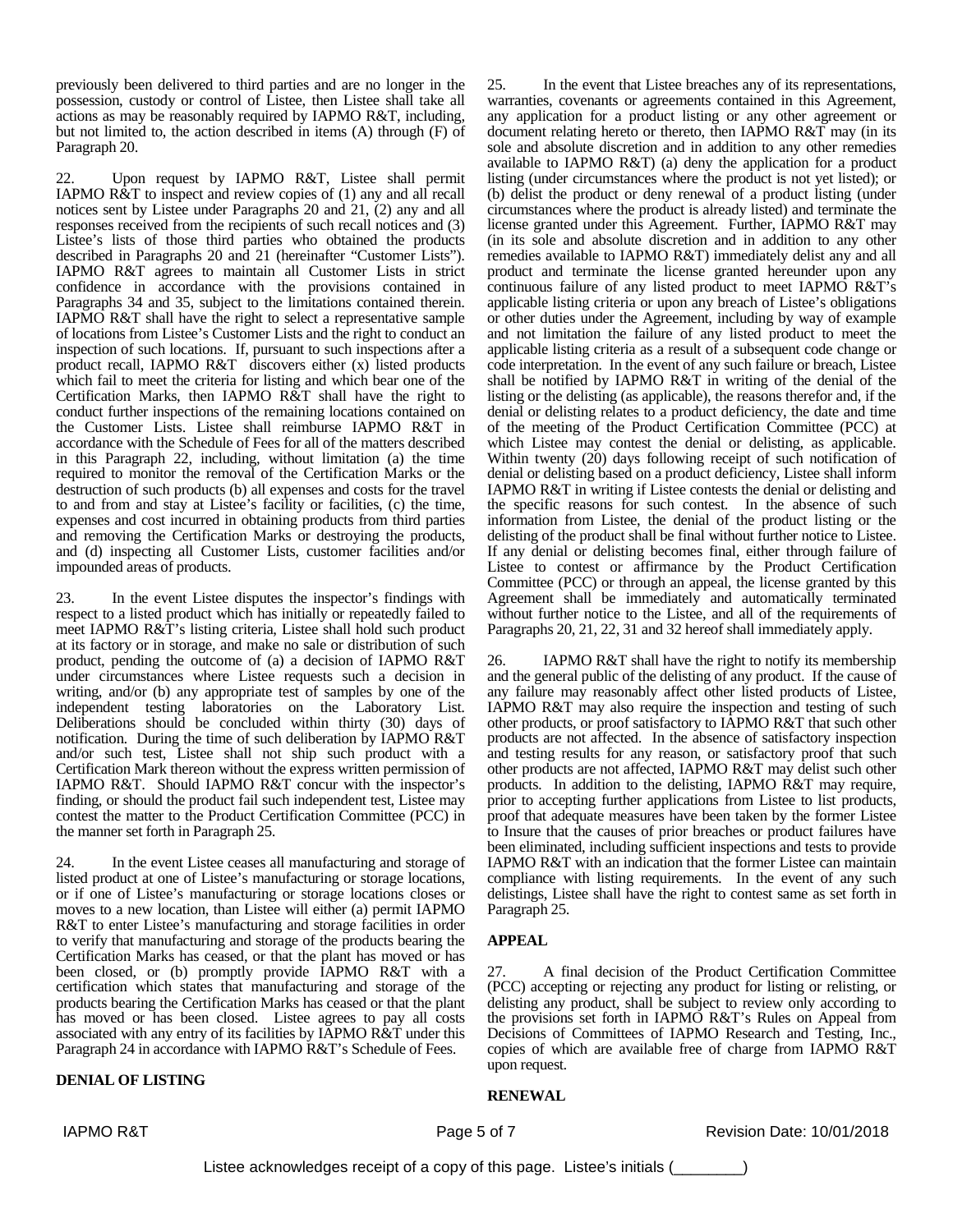28. Prior to the expiration of a product listing, Listee shall file an Application for Evaluation and Inspection (Renewal) of the product's listing with IAPMO R&T and an executed Listing Agreement, if revisions have been made by IAPMO R&T to the standard listing agreement in force at the time of renewal, each on forms provided by IAPMO R&T. IAPMO R&T will attempt to notify Listee prior to the expiration date of the listing that the listing is due for renewal. However, calendaring renewal of a product listing is the sole and exclusive responsibility of Listee. If a complete application to renew is not received prior to the date of expiration, or a request by Listee for additional time to file has not been granted, the listing will automatically expire on the expiration date without notice to Listee. IAPMO R&T shall have the right to publicize the expiration of the listing of any product.

29. By re-executing the Listing Agreement and submission thereof as a renewal, Listee certifies that each substantial change or modification of whatever kind, type or manner in or to the product, since the previous application, has been accepted by IAPMO R&T in accordance with Paragraph 14 hereof, and that any proposed substantial change or modification is described in detail in a writing attached to the renewal application. As used in the Paragraph 29, the phrase "substantial change or modification" shall have the same meaning as the term "substantial change" set forth in Paragraph 14 hereof. Listee understands that new drawings, tests and product samples may be required by IAPMO R&T as a condition of renewal if there is any such substantial changes or modification since the last acceptance. In the absence of a writing attached to the renewal application and describing all such substantial changes or modifications, Listee certifies by re-executing the Listing Agreement that no substantial change or modification whatsoever has been made to the product since its last acceptance by IAPMO R&T. If any substantial change or modifications found to have been made to the product during the period of acceptance has not been submitted to IAPMO R&T for prior approval, then IAPMO R&T shall have the right to immediately delist the product.

### **TERMINATION**

30. In addition to the grounds and procedures for delisting and termination of the license to use the Certification Marks stated in Paragraphs 18, 25, 28, 29 and elsewhere in this Agreement, Listee's products may be delisted and such license terminated immediately in the event that Listee shall become bankrupt or insolvent, or if the business or Listee shall become placed in the hands of a receiver, assignee for the benefit of creditors, or trustees, by voluntary act of Listee or otherwise. All outstanding fees and fees due to IAPMO R&T shall be paid by Listee before a listing is granted or before renewal of a listing is granted. The non-payment of any fee shall be grounds for delisting.

### **REMOVAL OF CERTIFICATION MARKS**

31. Within six (6) months of termination or expiration of this Agreement or delisting of a product, Listee agrees (a) to remove from its products, property and merchandise, including, but not limited to, its advertising labels, cartons, packages and stationery supplies, the Certification Marks and all references to IAPMO and/or IAPMO R&T, (b) to destroy all such property and merchandise from which any of the Certification Marks or reference to IAPMO and/or IAPMO R&T have not been removed, and (c) not to thereafter employ any Certification Marks or any confusingly similar words or design in any manner whatsoever. Notwithstanding the foregoing, however, and only with respect to products for which a listing has expired (as opposed to products which have been

delisted or the listing for which has been terminated by IAPMO R&T prior to the expiration thereof), Listee shall have the right to sell and distribute products already bearing a Certification Mark which have been previously found by IAPMO R&T to be in compliance with IAPMO R&T's listing criteria at the time the Certification Mark was applied properly to such product. Listee's rights under the immediately preceding sentence, however, shall be subject to all of the terms and conditions of this Agreement, and this Agreement shall continue in full force and effect until Listee has completely sold and distributed all such products.

32. In the event the product is delisted, IAPMO R&T shall have the right to enter all domestic and foreign manufacturing and storage facilities owned or controlled by Listee in order to verify that the Certification Marks have been removed from products and literature or that all products and literature bearing any Certification Marks have been destroyed. Listee agrees to permit such entry by IAPMO R&T for the purposes stated. In the event that delisted products have previously been delivered to third parties and are no longer in the possession, custody or control of Listee, then Listee agrees to take all actions reasonably requested by IAPMO R&T with respect thereto (including, but not limited to, the actions described in Paragraphs 20 and 22 above). Listee also agrees to pay all costs associated with the above in accordance with IAPMO R&T's Schedule of Fees. Listee acknowledges that (a) the distribution or sale of any product bearing a Certification Mark of IAPMO R&T when such product is not currently listed by IAPMO R&T; or (b) any representation by Listee that any such unlisted product is listed by IAPMO R&T, constitutes an infringement of IAPMO R&T's rights in its Certification Marks and constitutes a violation of applicable state and federal trademark laws.

### **CONFIDENTIALITY**

33. IAPMO R&T agrees to use any and all information received from Listee, together with all Records, Customer Lists and records of complaints refereed to in Paragraph 16 (collectively, the "Data"), for internal purposes only in connection with the required evaluations and documentation to be performed under this Agreement.

34. IAPMO R&T shall maintain the Data in strictest confidence and shall not disclose the Data (a) to any person, entity or organization outside of IAPMO R&T or IAPMO's internal staff and external auditors, other than Listee and Listee's directors, officers, employees, and agents, without the express prior written consent of Listee; and (b) except as may be required by any applicable law or regulation, requests made in discovery, subpoena, or other court order or decree (which disclosures are hereby consented to by Listee, subject to the following sentence). In order to provide Listee with an opportunity to contest the scope of any requests made in discovery or any subpoena, order or decree, and to attempt to protect the confidentiality of any Data, IAPMO R&T shall notify Listee in writing prior to such disclosure as to the name and address of the intended recipient, the reason for disclosure and a description of the Data to be disclosed; provided, however, that any failure by IAPMO R&T to so notify Listee shall not relieve Listee of its obligations under this Agreement. It shall be the sole and exclusive responsibility of Listee to challenge or contest the scope of any such requests, subpoenas, orders and decrees, and IAPMO R&T shall strictly follow any and all court orders or other legal process required or mandated with respect to disclosure of the Data.

35. For purposes of this Agreement, the term "Data" does not include any information which (a) is generally available to the public other than as a result of a disclosure by IAPMO R&T, (b) was

IAPMO R&T **Page 6 of 7** Page 6 of 7 Revision Date: 10/01/2018

Listee acknowledges receipt of a copy of this page. Listee's initials (\_\_\_\_\_\_\_\_)